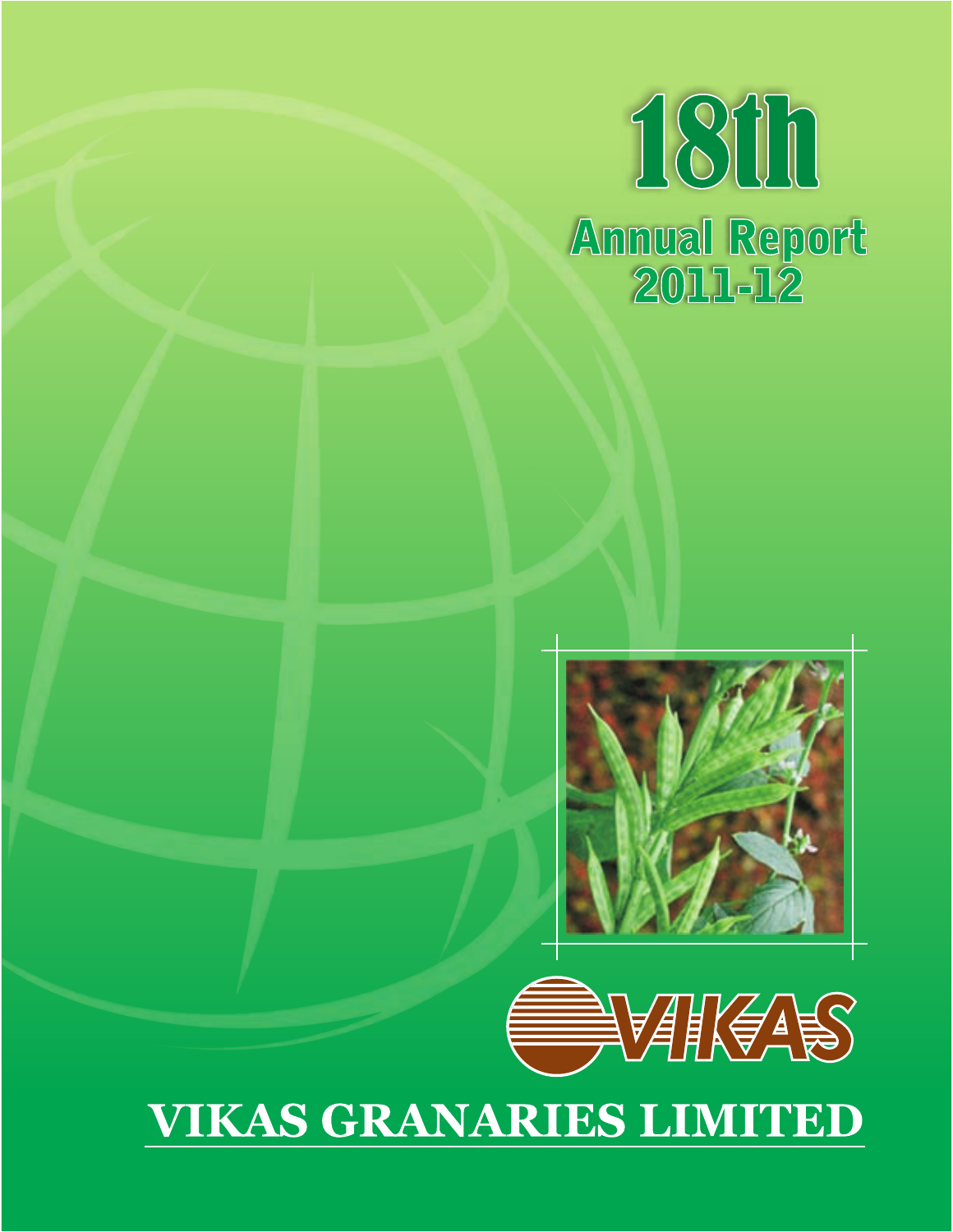

### **Board of Directors**

**Bimla Devi Jindal B.D.Agarwal** Kamini Jindal Ravi Sharma Mahesh Batra Rakesh Jindal

**Managing Director Director** Director **Independent Director Independent Director Independent Director** 

### **Company Secretary**

**Ruta Desai** 

## **Members of Audit Committee**

Mahesh Batra Ravi Sharma Bimla devi Jindal Chairman Member Member

### **AUDITORS**

S. Prakash Aggarwal & Co. Sri Ganganagar(Raj.) 335001

## **Bankers**

Punjab National Bank, Jodhpur

## **Registered Office**

Hisar Road, Siwani-127046 Haryana

### **Plant**

229, G.I.D.C. IndustrialEstate Chandisar-385510 (B.K.) Gujarat



| <b>Notice</b>                      |    |
|------------------------------------|----|
| <b>Directors' Report</b>           |    |
| <b>Corporate Governance Report</b> | 3  |
| <b>Auditors' Report</b>            | 7  |
| <b>Balance Sheet</b>               | 9  |
| <b>Profit &amp; Loss Account</b>   | 10 |
| <b>Cash Flow</b>                   | П  |
| <b>Schedule to Accounts</b>        | 12 |
| <b>Balance Sheet Abstract</b>      | 20 |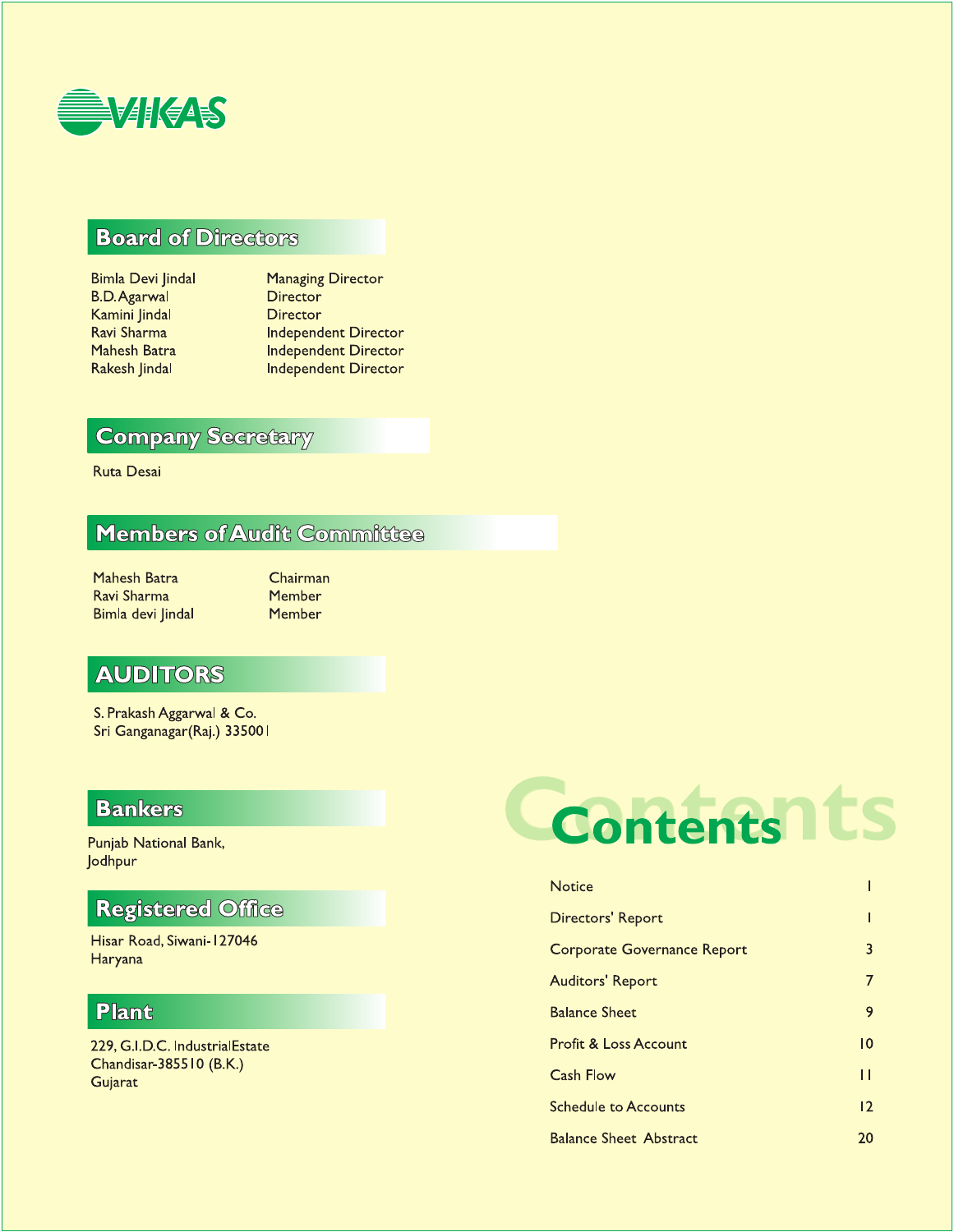### **VIKAS GRAN n**

### **NOTICE**

Notice is hereby given that the 18th Annual General Meeting of the Company will be held on Saturday the 29th day of September, 2012 at 11.30 A.M. in the local area of Regd. Office of the Company at Hisar Road, Siwani- 127046, Haryana, to transact the following business:

### **ORDINARY BUSINESS**

ш

- 1. To receive and adopt the audited Profit & Loss Account for the year ended 31st March 2012, and the Balance Sheet as on the date and the reports of the Directors and Auditors thereon.
- 2. To appoint a Director in place of Sh. B.D. Aggarwal who retires by rotation and being eligible offers himself for re-appointment.
- 3. To appoint Director in place of Sh. Ravi Sharma who retires by rotation and being eligible offers himself for re-appointment
- To appoint Ms. Kamini Jindal as regular director.
- 5. To appoint Auditors to hold office from the conclusion of this Annual General Meeting until the conclusion of next Annual General Meeting of the Company and to fix their remuneration.

By Order of the Board of Director

|                       | $Sd$ -              |
|-----------------------|---------------------|
| Date: 30.08.2012      | (Bimla Devi Jindal) |
| Place: Sri Ganganagar | Managing Director   |

### **NOTES:**

- 1. A Member entitled to attend and vote at the meeting is entitled to appoint one or more persons as proxies to attend and vote on a poll only instead of himself and a proxy need not be a member of the Company.
- 2. Proxies, in order to effective, must be received at the Regd. Office of the Company, not less than forty eight hours before the commencement of the Annual General meeting.
- 3. The Director's Report, Auditor's Report, Audited Balance Sheet as on 31st March 2012 and the Profit & Loss Account for the year ended on that date and Cash Flow Statement are enclosed.
- Members are requested to bring the admission slips along with their copy of the Report and accounts to the meeting.
- 5. Members are requested to notify change in their address, if any, quoting their Folio number
- 6. Members who have multiple account in identical names or joint accounts in same order are requested to send all their relevant share certificate(s) at the registered office of the company for consolidation of all such shareholdings into one account to facilitate better services.
- 7. The Register of Members of the Company shall remain closed from 17th September to 25th September 2012 (both days inclusive)
- 8. Members desirous of obtaining any information concerning the accounts and operation of the Company are requested to address their questions to the Company so as to reach at least seven days before the date of the meeting, so that the information required may be made available at the meeting, to the best extent possible.
- 9. Under Section 205A read with Section 205C of the Companies Act, 1956, the Amount of dividend remaining unpaid or unclaimed for a period of seven years from the due date for payment is required to be transferred to the Investor Education and Protection Fund of the Central Government.

### **ADDITIONAL INFORMATION: -**

Brief profile of Ms. Kamini Jindal: -Ms. Kamini Jindal is appointed as additional director of the company and being eligible offers herself as regular director, her tenure is upto the Annual General Meeting.

Ms. Kamini Jindal has been appointed by the Board as an Additional Director w.e.f. 16.07.2012. Ms. Kamini Jindal is a person with excellent academic background and possesses good educational qualifications. She is Bachelor of Arts and Master of Philosophy. She is the youngest in the Board of the company. Considering and seeking attention and interest of youth, your Directors recommend appointment of Ms. Kamini Jindal as Director of the Company.

> By Order of the Board of Director For VIKAS GRANARIES LIMITED

Date : 30.08.2012 **(Bimla Devi Jindal)** Place : Sri Ganganagar Managing Director

sd/-

*1*

### **DIRECTORS' REPORT**

#### Dear Shareholders,

Your Directors are presenting the 18th Annual Report along with the audited statement of accounts for the year ended on 31st March 2012, of your company.

#### **FINANCIAL RESULTS:**

|    |                                                                  |                              | (Rs. In Millions) |
|----|------------------------------------------------------------------|------------------------------|-------------------|
|    |                                                                  | <b>YEAR ENDED YEAR ENDED</b> |                   |
|    |                                                                  | 31.03.2012                   | 31.03.2011        |
| 1. | Revenue from operations                                          | 1148.76                      | 1328.01           |
| 2. | Other Income                                                     | 0.10                         | 0.00              |
| 3. | Total Expenditure                                                | 977.09                       | 924.90            |
| 4. | Interest                                                         | 19.64                        | 19.72             |
| 5. | Gross Profit/(loss) after<br>Interest But before<br>depreciation | 152.13                       | 383.39            |
| 6. | Depreciation                                                     | 87.59                        | 71.84             |
| 7. | Net profit/(loss) before tax                                     | 64.54                        | 311.55            |
| 8. | Tax expenses                                                     | 13.25                        | 106.46            |
| 9. | Net profit/(loss) after tax                                      | 51.29                        | 205.09            |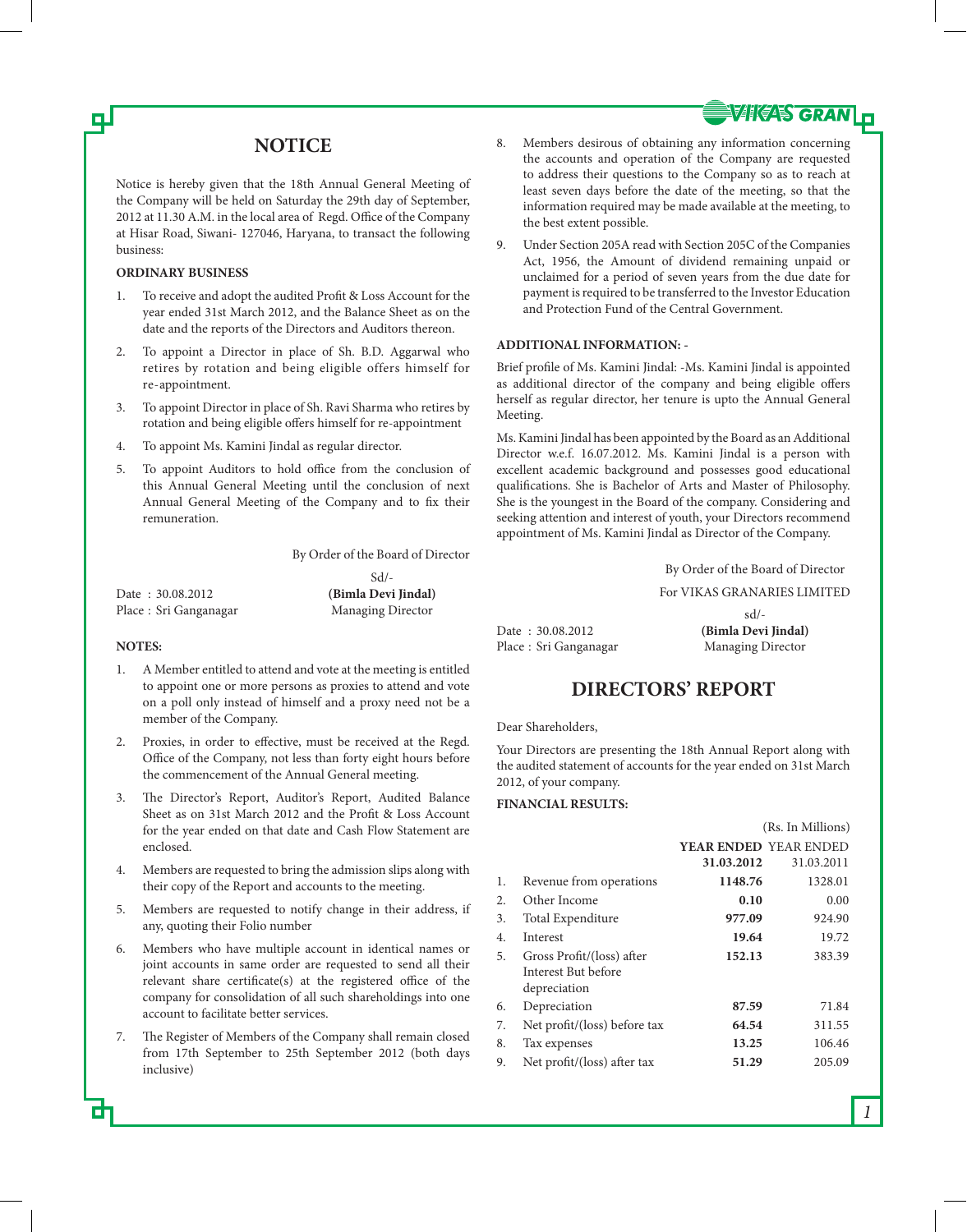### **OPERATION**

During the current year under review your company has achieved a total turnover of Rs. 1148.76 million as compare to that of Rs. 1328.01 million in the previous year. During the year under review the company has a net profit Rs.51.29 million as compare to net profit of Rs. 205.09 million in Previous Year.

#### **DIVIDEND:**

The profit of the year used for expansion and modernization so, your Board does not recommend any dividend for the year ended on 31st March, 2012.

#### **DEPOSITS:**

The company has not accepted any deposits. Therefore, the provisions of section 58A of the Companies Act, 1956 are not applicable.

### **DIRECTORS:**

Mr. B.D. Aggarwal and Mr. Ravi Sharma, who retire by rotation in accordance with the provisions of the companies Act, 1956, and being eligible, offer themselves for re-appointment.

### **AUDITORS:**

Your Auditors' report being self explanatory, and therefore does not call for any further comments or explanations by the Board of directors.

M/s. S.Prakash Aggarwal & Co., Sriganganagar, Statutory Auditors of the Company, retires at the forthcoming Annual General Meeting and being eligible, offer themselves for re-appointment. A certificate from the auditors to the effect that their re-appointment, if made, will be within the limits prescribed under Section 224 (1B) of the Companies Act, 1956, has been received.

#### **FIXED DEPOSITS**

During the year under review, your Company has neither invited nor accepted any fixed deposits from the public or its employees within the meaning of section 58A of the Companies Act, 1956 and Rules made there under.

### **RELATES PARTY TRANSACTIONS**

Related party transactions have been disclosed in the notes to the accounts.

#### **PARTICULARS OF TRANSACTIONS**

There are no employees in the Company whose particulars are required to be given under Section 217(2A) of the Companies Act, 1956 read with the Companies (Particulars of Employees) Rules, 1975, as amended from time to time.

#### **CONSERVATION OF ENERGY**

The information on Conservation of Energy required under Section 217(I)(e) of the Companies Act, 1956 read with Rule 2 of the Companies (Disclosure of Particulars in the Report of Board of Directors) Rules, 1988 is provided in page 3 of the annual report.

#### **FOREIGN EXCHANGE EARNING AND OUTGOINGS**

### **DIRECTOR'S RESPONSIBILITY STATEMENT:**

Your directors state that the audited accounts containing financial statement for 2011-12 are in full conformity with the requirements of the Companies Act and are audited by its statutory auditors. Your directors further state that: -

п

- a. In the preparation of the annual accounts, the applicable accounting standards have been followed:
- b. The appropriate accounting policies have been selected and applied consistently and judgements and estimates that are reasonable and prudent have been made so as to give a true and fair view of the state of affairs of the company as at March 31, 2012.
- c The proper and sufficient care has been taken for the maintenance of adequate accounting records in accordance with the provisions of the Companies Act.1956, for safeguarding the assets of the Company and for preventing and detecting fraud and other irregularities: and
- d The annual accounts have been prepared on a going concern basis.

### **INDUSTRIAL RELATIONS**

The relations with employees at all levels have been cordial throughout the year. The Company has no employee drawing remuneration above the limit mentioned 217(2A) of the Companies Act, 1956 and accordingly no statement is annexed.

### **CORPORATE GOVERNANCE:**

As per clause 49 of the Listing Agreement with the Stock Exchanges, a separate section on Corporate Governance together with a certificate from the Company's Auditors confirming compliance thereto is set out in the Annexure forming part of this report.

Your management has taken appropriate steps to ensure that all mandatory provisions of Corporate Governance as prescribed under the amended listing Agreement with the Stock Exchanges are complied with.

### **APPRECIATION**

Your Board appreciates the commitment and contribution made by all its employees and support given by its shareholders, distributors, suppliers, bankers and all other business associates during the year.

Your involvement as shareholders is greatly valued. Your Directors look forward to your continuing support.

By Order of the Board,

sd/-

Date : 30.08.2012 **(Bimla Devi Jindal)** Place : Sri Ganganagar Managing Director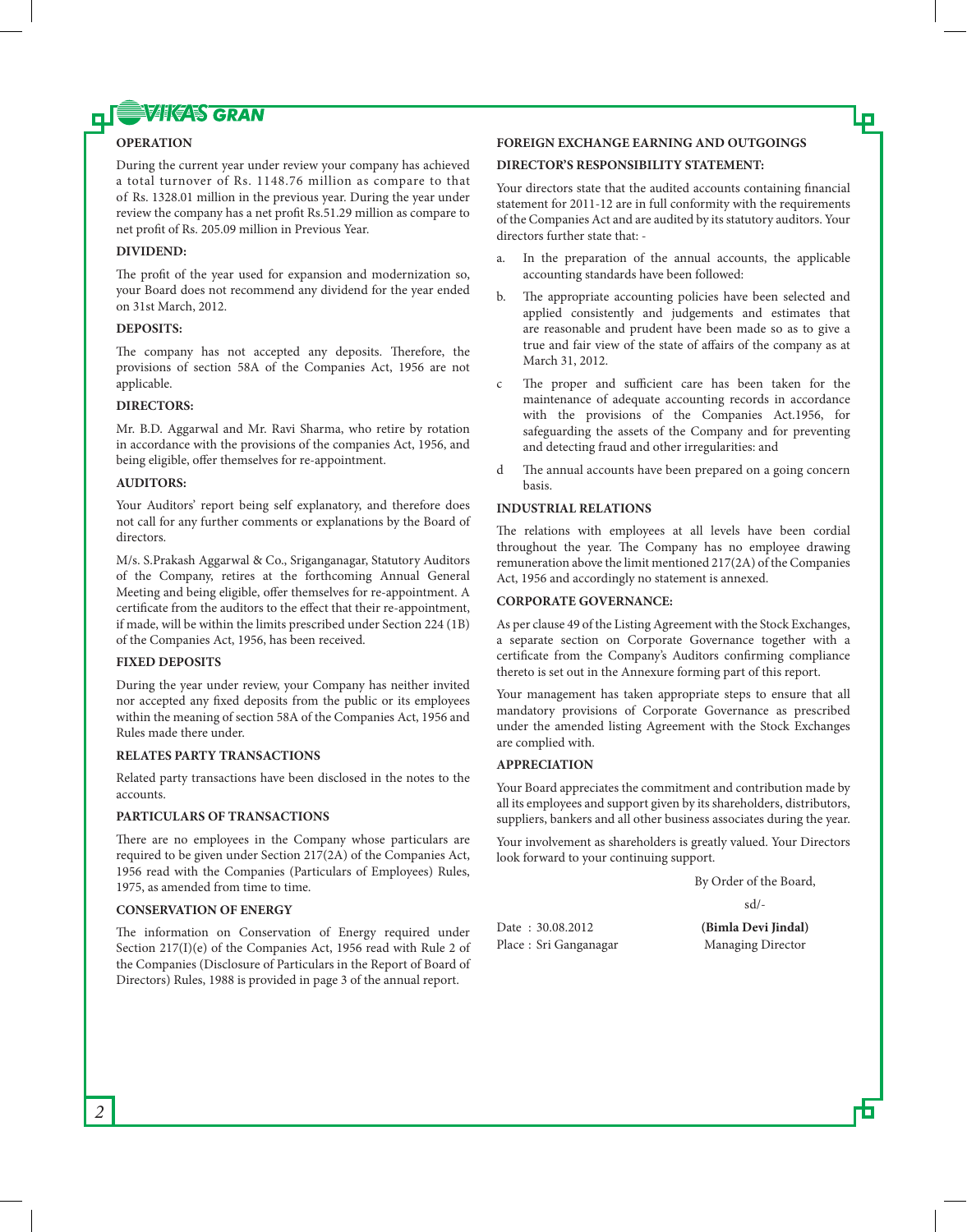

### **ANNEXURE TO THE DIRECTORS' REPORT**

### **TECHNOLOGY ABSORPTION AND RESEARCH AND DEVELOPMENT**

Company's own in house development and analytical lab continuosly works on upgradation and modification of the present products to meet the requirements of the international market. Apart from this, no new technology was absorbed or adopted by the company during the year.

### **A. Conservation of Energy:-**

ш

As a part of ongoing energy saving programme your company has engaged an efficient team to examine the possibility of energy conservation at all operation levels, especially on higher load machines. Sincere efforts are being made to improve the power factor and reduce the overall energy consumption.

The company has taken the following steps towards energy conservation:-

- (1) Frequent checking of the capacitors.
- (2) Replacement of high power factor electric motors.
- (3) Timely greasing of the bearings of all the heavy machines.
- (4) Installation of servo stabilizer to boost the voltage.

By Order of the Board of Director

|                       | $sd/$ -             |
|-----------------------|---------------------|
| Date: 30.08.2012      | (Bimla Devi Jindal) |
| Place: Sri Ganganagar | Managing Director   |

### **CORPORATE GOVERNANCE**

Company's philosophy on code of Corporate Governance

The Company's Philosophy on Code of Corporate Governance as adopted by the company is as under:

- Ensure that the quantity, quality and frequency of financial and managerial information, which management shares with the Board, fully places the board members in control of the company affairs;
- ensure that the Board exercise its fiduciary responsibilities towards shareholders and creditors, thereby ensuring high accountability;
- ensure that decision-making is transparent and documentary evidence is traceable through the minutes of the meetings of the Board/Committee thereof;
- the board, the employees and all concerned are fully committed towards maximizing long-term value to the shareholders and the company;
- ensure that the core values of the company are protected, and;
- ensure that the company upgrades itself from time to time to be at par with any other world class company in Guar Gum Polymers (GGP) Sector.
- **1. Board of Directors: -**
- a. Composition As on the year ended 31st March 2012, the Board of Director consists of 6 members including 3 independent directors.
- b. Attendance of each director upto 31st March, 2012 at the Board meetings and at last Annual General Meeting:

| Name of the Director   | Category             |                   | Attendance Particulars |
|------------------------|----------------------|-------------------|------------------------|
|                        |                      | Board<br>meetings | Last AGM               |
| Mrs. Bimla Devi Jindal | Managing Director    | 8                 | Yes                    |
| Mr. B. D. Agarwal      | Director             | 8                 | Yes                    |
| Mr. Ravi Sharma        | Independent Director | 6                 | Yes                    |
| Mr. Mahesh Batra       | Independent Director | 7                 | Yes                    |
| Mr. Rakesh Jindal      | Independent Director | 6                 | No                     |

- None of the directors of the company holds membership of more then 10 board committees or hold chairmanship of more then 5 board committees.
- d. The company has held 8 Board Meetings during the year. The meetings were held on 05.04.2011, 30.05.2011, 11.06.2011, 12.08.2011, 21.09.2011, 14.11.2011, 11.01.2012, 03.02.2012 and 14.02.2012. No payments were made during the year to Non Executive Directors towards sitting fees.

#### **2. Share transfer and Investors Grievance Committee: -**

The Company has constituted the Share transfer and Investors grievance committee comprising of Shri Mahesh Batra, Smt. Bimla Devi Jindal & Ravi Sharma.

- (a) Name of the Non-Executive Director heading the Committee: Sh. Mahesh Batra
- (b) Name and Designation of Compliance officer: Smt. Ruta Desai (Company Secretary)
- **3.** The company's shares are traded in dematrialised form at all Stock Exchanges where it is listed. To expedite the transfer in physical mode, share transfer committee has been delegated with necessary powers.

### **4. Audit Committee:-**

The Audit committee comprises of three directors viz. Sh. Ravi Sharma, Mahesh Batra and Smt. Bimla Devi Jindal.

The constitution of Audit committee also meets with the requirements under Section 292 A of the companies Act, 1956.

The terms of reference stipulated by the Board to the Audit committee are, as contained under Clause 49 of the listing Agreement, as follows:

- (a) To investigate any activity within its terms of reference.
- (b) To seek information from any employee.
- (c) To obtain outside legal or other professional advice.
- (d) To secure attendance of outsiders with relevant expertise, if it considers necessary.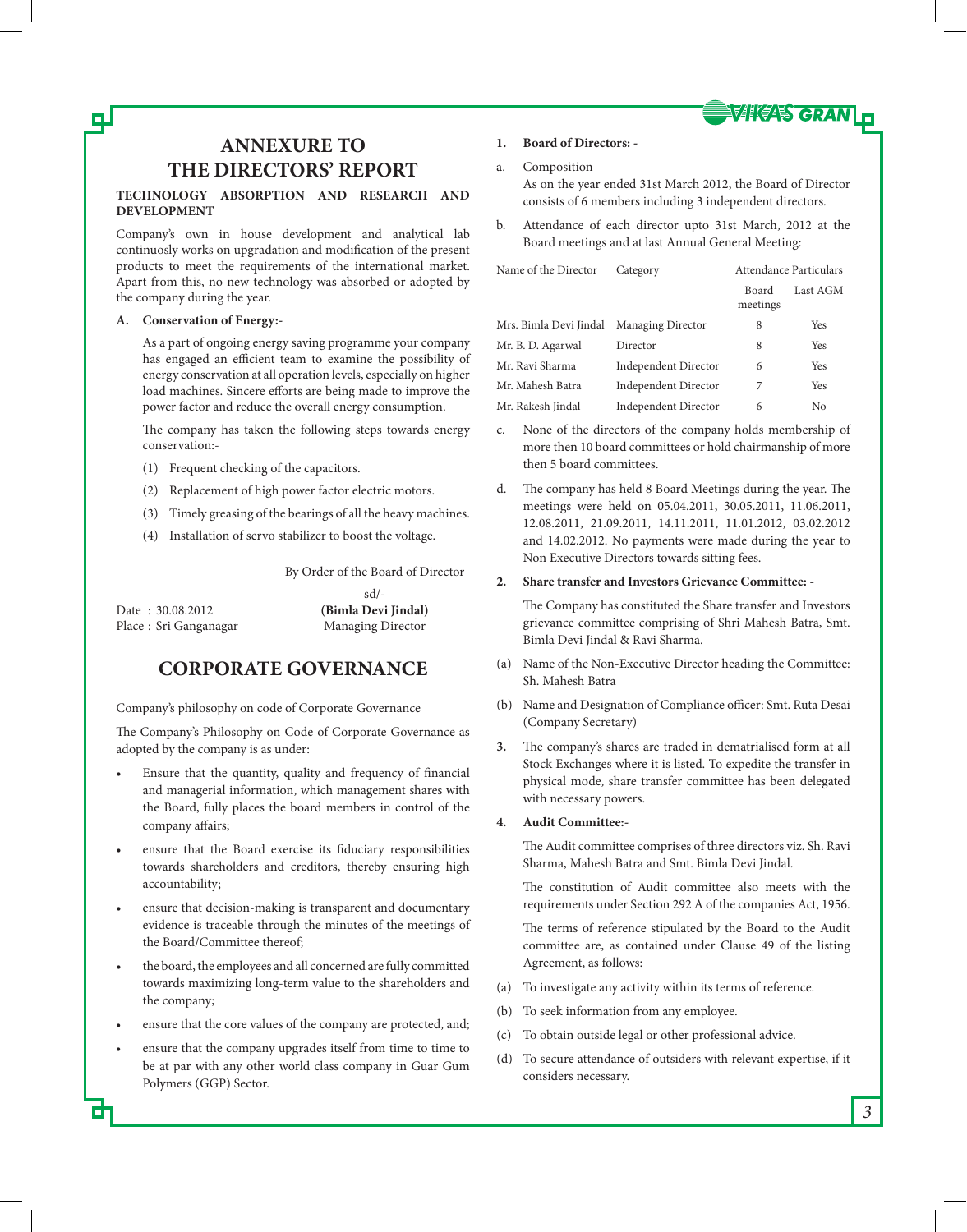- (e) Oversight of the company's financial reporting process and the disclosure of its financial information to ensure that the financial statement is correct, sufficient and credible.
- (f) Recommending the appointment and removal of external auditor and fixation of audit fee.
- (g) Reviewing with management the annual financial statements before submission to the Board, focusing primarily on:
	- 1. Any change in accounting policies and practices.
	- 2. Major accounting entries based on exercise of prudence judgment by Management.

During the year, the Committee has met four times. The meetings were held on 30th May 2011, 12th Aug 2011, 14thNovember 2011 and 14th February 2012.All the committee members were present at all the meetings.

### **5. Remuneration Committee**

The Remuneration of the directors is decided by the board of directors subject to the shareholders' approval, therefore the company has not constituted remuneration committee.

The remuneration given to Managing Director and Executive director in the f.y. 2011-12 is as under:

### **Name Designation Total Remuneration**

### **Mrs. Bimla Devi Jindal Managing Director NIL**

#### **6. General Body Meetings**

The last three Annual General Meetings of the company were held as under:

| Year | Location                     | Date                        | Time |
|------|------------------------------|-----------------------------|------|
|      | 2008-2009 Hisar Road, Siwani | 30th Sep., 2009 01.00 p.m.  |      |
|      | 2009-2010 Hisar Road, Siwani | 28th Sept., 2010 01.00 p.m. |      |
|      | 2010-2011 Hisar Road, Siwani | 30th Sept., 2011 01.00 p.m. |      |
|      |                              |                             |      |

### **7. Means of Communication**

- (a) Half-Yearly results: As the results of the company are published in the Newspapers.
- (b) Quarterly results: Quarterly results are published in Western Times, English and Gujarati edition and Financial Express.
- (c) Website: www. vikasgranaries.in
- (d) Shareholder's information section forms part of the Annual Report.
- (e) There is no separate annexure in addition to Directors' report on Management's discussion and Analysis except incorporated in the Directors report itself.
- **8.** No banker or Financial Institutions have direct or indirect role in appointment of the Directors of the Company.
- **9. Disclosures**
- (a) Disclosures on materially significant related party transactions i.e. transactions of the company of material nature, with its promoters, the directors or the management, their subsidiaries or relatives, etc. that may have potential conflict with the interests of the company at large.- None

(b) Details of non-compliance by the Company, penalties, strictures imposed on the Company by Stock Exchanges or SEBI, on any matter related to capital markets, during the last three years: - None

I.

**10.** A separated section on Corporate Governance forms part of the Annual Report and a Certificate from Practising Company Secretary confirming the compliance of the conditions, forms the part of this report.

### **11. General Share holders' Information**

| 1. |                         | Annual General Meeting                         |                                           |                                                           |
|----|-------------------------|------------------------------------------------|-------------------------------------------|-----------------------------------------------------------|
|    |                         | Date and Time                                  |                                           | $: 29th$ September, 2012<br>at 11.30 a.m                  |
|    | Venue                   |                                                |                                           | : Hisar Road, Siwani<br>(Harayana)                        |
| 2. | Book closure date       |                                                | : 17th Sept., 2012 to<br>25th Sept., 2012 |                                                           |
| 3. | Dividend payment date   |                                                |                                           | : N.A.                                                    |
| 4. | Registered Office<br>÷. |                                                |                                           | Hisar Road, Siwani<br>(Harayana)                          |
| 5. | a.                      | Equity shares Listed on:<br>stock Exchanges at |                                           | 1. The Stock Exchange,<br>Mumbai, (Code No.<br>531518)    |
|    |                         |                                                |                                           | : 2. The Jaipur Stock Exchange,<br>Jaipur, (code No. 767) |
|    |                         |                                                |                                           |                                                           |

b. Demat ISIN Numbers : ISIN 767B01014 in NSDL & CDSL

6. Stock Market Date on BSE (in Rs. / per Share):

|                                                                             |  |  |  | Apr. May June July Aug. Sep. Oct. Nov. Dec. Jan. Feb. Mar.<br>11 11 11 11 11 11 11 11 11 12 12 12 |  |  |  |
|-----------------------------------------------------------------------------|--|--|--|---------------------------------------------------------------------------------------------------|--|--|--|
| HIGH 19.20 18.25 16.70 14.72 12.45 11.50 11.85 9.98 14.11 23.34 26.10 40.30 |  |  |  |                                                                                                   |  |  |  |
| $[LOW 16.10 15.05 13.00 10.51 8.71 9.00 9.00 7.00 6.85 14.00 18.60 18.70]$  |  |  |  |                                                                                                   |  |  |  |

7. Registrar and Transfer Agents

Link Intime India Pvt. Limited. A-40, 2nd Floor, Naraina Industrial Area, Phase – II, Near Batra Banquet Hall, New Delhi - 110028

8. Distribution of shareholding Pattern as on 31st March 2012

|    | S.No. No. of Equity<br>Shares held | Share<br>holders Nos. | No. of<br>Shares | % of Share<br>holding |
|----|------------------------------------|-----------------------|------------------|-----------------------|
| 1. | $Upto-2500$                        | 3534                  | 433743           | 2.39                  |
| 2. | 2501-5000                          | 1077                  | 447046           | 2.47                  |
| 3. | 5001-10000                         | 611                   | 520933           | 2.88                  |
| 4. | 10001-20000                        | 324                   | 517359           | 2.86                  |
| 5. | 20001-30000                        | 148                   | 380838           | 2.10                  |
| 6. | 30001-40000                        | 58                    | 206036           | 1.14                  |
| 7. | 40001-50000                        | 70                    | 336771           | 1.86                  |
| 8. | 50001-100000                       | 76                    | 578725           | 3.19                  |
| 8  | 100001 & above                     | 104                   | 14696049         | 81.11                 |
|    | TOTAL                              | 6002                  | 18117500         | 100                   |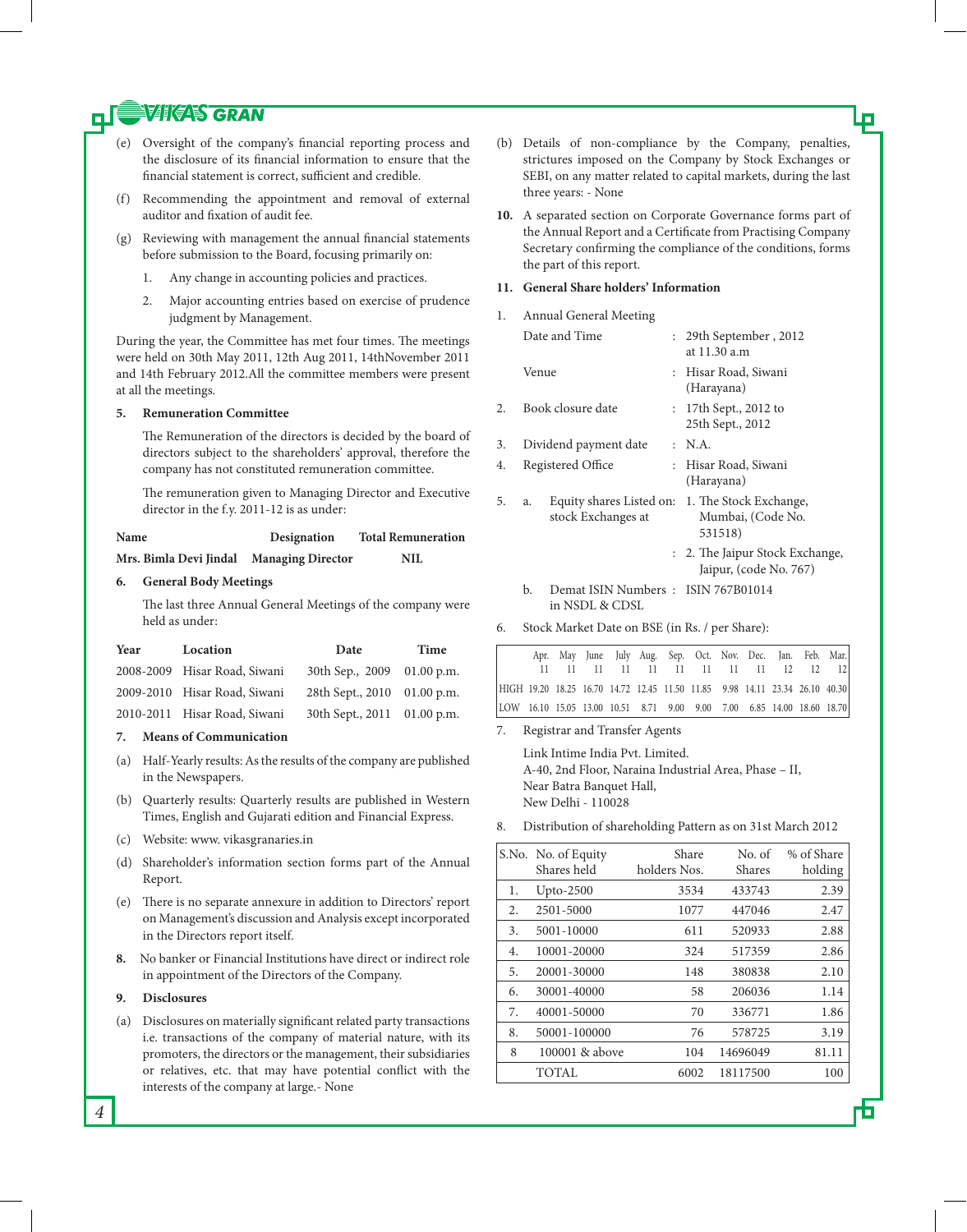### **VIKAS GRAN** O

Shareholding pattern as on 31st March 2012

О

| Category                    | Nos. of shares held | % to Total |
|-----------------------------|---------------------|------------|
| Promoters                   | 1070000             | 5.91       |
| Financial Institutions /    |                     |            |
| Nationalized Banks & Mutual | 0.00                | 0.00       |
| Fund                        |                     |            |
| Non-Resident Individuals/   | 241210              | 1.33       |
| OCBs/Fll's                  |                     |            |
| <b>Bodies Corporate</b>     | 1448002             | 7.99       |
| Resident Individuals        | 15358288            | 84.77      |
| TOTAL                       | 18117500            | 100        |

- 9. Dematerialisation of Share: Approximately 95.76% of the equity shares have been dematerialized upto 30th March 2012.
- 10. Outstanding GDRs/ ADRs/ Warrants or any convertible: The company has not issued any GDRs/ADRs/Warrants instruments, conversion date and likely impact on equity of any convertible instrument.
- 11. Buy Back of shares : The Company has no plan to buy-back its equity shares.
- 12. Plant location: 229, G.I.D.C., Chandisar (B.K.) 385510. Gujarat
- 13. Address for Correspondence : Hisar Road, Siwani (Harayana)
- **14. Certification under Clause 49 (I) (D) of the Listing Agreement**

All the Board Members and Senior Management personnel have affirmed compliance with the Codes of Conduct for Vikas Granaries Limited for the financial year ended 31st March, 2012.

#### For VIKAS GRANARIES LIMITED

### sd/-

Date : 30.08.2012 **(Bimla Devi Jindal)** Place : Sri Ganganagar Managing Director

**15. Statement of Disclosure by Audit Committee to the Shareholders**

To,

#### The Shareholders of **Vikas Granaries Limited**

In terms of Clause 49 of the Listing Agreement regarding Corporate Governance, we the members of the Audit Committee disclose in respect of the Financial Year 2011-2012 that:

- 1) the Audit Committee has reviewed the Audited Financial Statement of the Company and held discussion on the quality of the accounting principles as applied and significant judgments affecting Company's financial statements;
- 2) the Audit Committee has discussed the quality of those principles as applied and judgments referred on (1) above under the circumstances;
- 3) the Chairman of the Audit Committee and its members after initial discussion amongst themselves, invited the Chairman and Executive Directors of the Company along with the Internal Auditor to discuss the various issues related to Audited Financial Statements of the Company. The Members of the Audit Committee discussed with the Management on the various issues pertaining to the Audited Financial Statements;
- 4) the Audit Committee, in reliance on the review and discussion conducted with Management in (1), (2) and (3) above, believed that the Company's financial statements are fairly presented in conformity with the generally accepted accounting principles in all material respects.

 For and on Behalf of Audit Committee of For VIKAS GRANARIES LIMITED

Sd/-

Date : 30.08.2012 Ravi Sharma Place : Sri Ganganagar Chairman, Audit Committee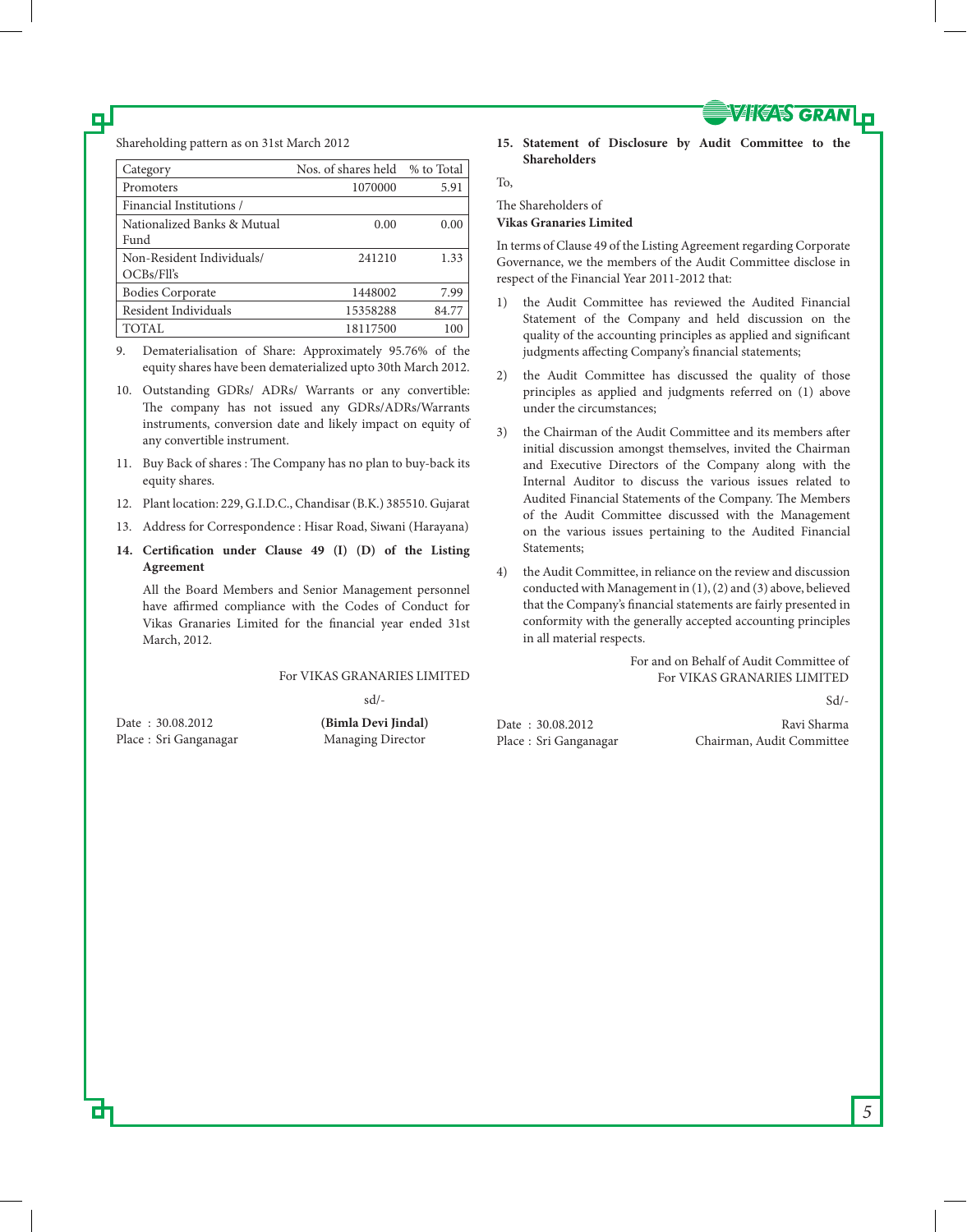### **CERTIFICATE ON CORPORATE GOVERNANCE**

The certificate of Practising Company Secretary on Compliance of Clause 49 of the Listing Agreement relating to Corporate Governance is hereunder: -

TO

ш

THE MEMBERS VIKAS GRANARIES LTD.

### **CERTIFICATE ON CORPORATE GOVERNANCE**

We have examined the compliance of conditions of corporate governance by Vikas Granaries Limited, for the year ended on March 31, 2012, as stipulated in clause - 49 of the listing agreement of the said Company with the stock exchanges.

The compliance of conditions of corporate governance is the responsibility of the management. Our examination was limited to procedures and implementation thereof, adopted by the Company, for ensuring the compliance of the conditions of corporate governance. It is neither an audit nor an expression of opinion on the financial statements of the Company.

In our opinion and to the best of our information and according to the explanations given to us, we certify that the Company has complied with the conditions of corporate governance as stipulated in Clause -49 of the above mentioned listing agreement:-

- 1. The company has held four meetings of the Audit Committee during the financial year 2011-2012 on 30.5.2011, 12.08.2011, 14.11.2011 & 14.02.2012.
- 2. The Shareholders' Grievances Committee was functioning according to the Listing Agreement.

As per the records maintained by the company, no Investor's Grievances were pending for a period exceeding one month as on 31.03.2012.

We further state that such compliance is neither an assurance as to the future viability of the Company nor the efficiency or effectiveness with which the management has conducted the affairs of the Company.

> For Nitesh Kumar Sinha Company Secretaries

F

Sd/- Per Nitesh Kumar Sinha Date : August 25, 2012 Partner Place : New Delhi Membership No. 7648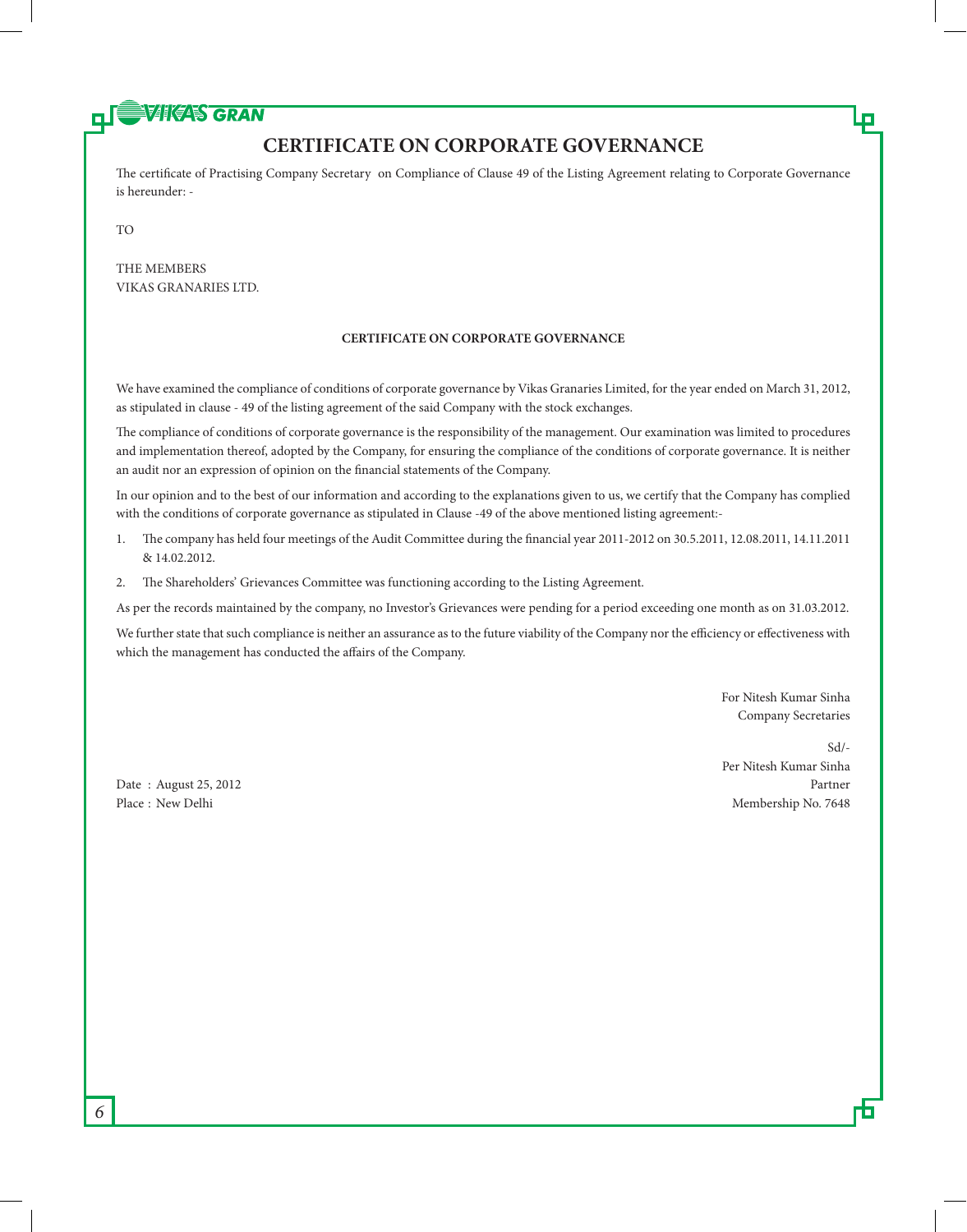### **Auditor' Report**

To

ш

The Members of Vikas Granaries Limited

- We have audited the attached Balance Sheet of Vikas Granaries Limited, (the 'Company') as at March 31, 2012, the Statement o Profit and Loss Account and the Cash Flow Statement for the year ended on that date annexed thereto (collectively referred as the 'financial statements'). These financial statements are the responsibility of the Company's management. Our responsibility is to express an opinion on these financial statements based on our audit.
- 2. We conducted our audit in accordance with the auditing standards generally accepted in India. Those Standards require that we plan and perform the audit to obtain reasonable assurance about whether the financial statements are free of material misstatement. An audit includes examining, on a test basis, evidence supporting the amounts and disclosures in the financial statements. An audit also includes assessing the accounting principles used and significant estimates made by management, as well as evaluating the overall financial statement presentation. We believe that our audit provides a reasonable basis for our opinion.
- As required by the Companies (Auditor's Report) Order, 2003 (the 'Order') (as amended), issued by the Central Government of India in terms of sub-section (4A) of section 227 of the Companies Act, 1956 (the 'Act'), we enclose in the Annexure a statement on the matters specified in paragraphs 4 and 5 of the order
- 4. Further to our comments in the Annexure referred to in paragraph 3 above, we report that:
	- a. We have obtained all the information and explanations, which to the best of our knowledge and belief were necessary for the purposes of our audit;
	- In our opinion, proper books of account as required by law have been kept by the Company so far as appears from our examination of those books
	- The Balance Sheet, Statement of Profit and Loss and Cash Flow Statement dealt with by this report are in agreement with the books of account;
	- d. In our opinion, the Balance Sheet, Statement of Profit and Loss and Cash Flow Statement dealt with by this report are in compliance with the Accounting Standards referred to in sub-section (3C) of Section 211 of the Companies Act, 1956.
	- e. On the basis of written representations received from the directors, as on March 31, 2012 and taken on record by the Board of Directors, we report that none of the directors is disqualified as on March 31, 2012 from being appointed as a director in terms of clause (g) of subsection (1) of section 274 of the Companies Act, 1956;
	- f. In our opinion and to the best of our information and according to the explanations given to us, the said accounts read together with the Significant Accounting

Policies and notes thereon give the information required by the Companies Act, 1956, in the manner so required and give a true and fair view in conformity with the accounting principles generally accepted in India, in the case of:

- i) the Balance Sheet, of the state of affairs of the Company as at March 31, 2012;
- ii) the Statement of Profit and Loss Account, of the profit for the year ended on that date; and
- iii) the Cash Flow Statement, of the cash flows for the year ended on that date;

 For S. Prakash Aggarwal & Co Chartered Accountants Firm Registration No.06105C

 S.P. Aggarwal Date : May 29, 2012 Proprietor Place : Sri Ganganagar Membership No. 74813

### **Annexure to the Auditors' report of the even date to the members of Vikas Granaries Limited on the financial statements for the year ended March 31, 2012**

Based on the audit procedures performed for the purpose of reporting a true and fair view on the financial statements of the Company and taking into consideration the information and explanations given to us and the books of account and other records examined by us in the normal course of audit, we report that

- (i) a) The Company is maintaining proper records showing full particulars, including quantitative details and situation of fixed assets.
	- b) A significant portion of the fixed assets has been physically verified & certified by the management during the year. In our opinion, the frequency of verification of the fixed assets is reasonable having regards to the size of the Company and nature of its assets. The material discrepancies noticed have been properly dealt with in the books of account.
	- c) In our opinion, a substantial part of fixed assets have not been disposed off during the year.
- (ii) a) The inventory has been physically verified and certified during the year by the management. In our opinion, the frequency of verification is reasonable.
	- b) The procedures of physical verification of inventory followed by the management are reasonable and adequate in relation to the size of the Company and the nature of its business.
	- c) The Company is maintaining proper records of inventory and no material discrepancies were noticed on physical verification.
- (iii) a) The Company has not granted any loan, secured or unsecured to companies, firms or other parties covered in the register maintained under section 301 of the Act. Accordingly, the provisions of clauses 4(iii)(b) to (d) of the Order are not applicable.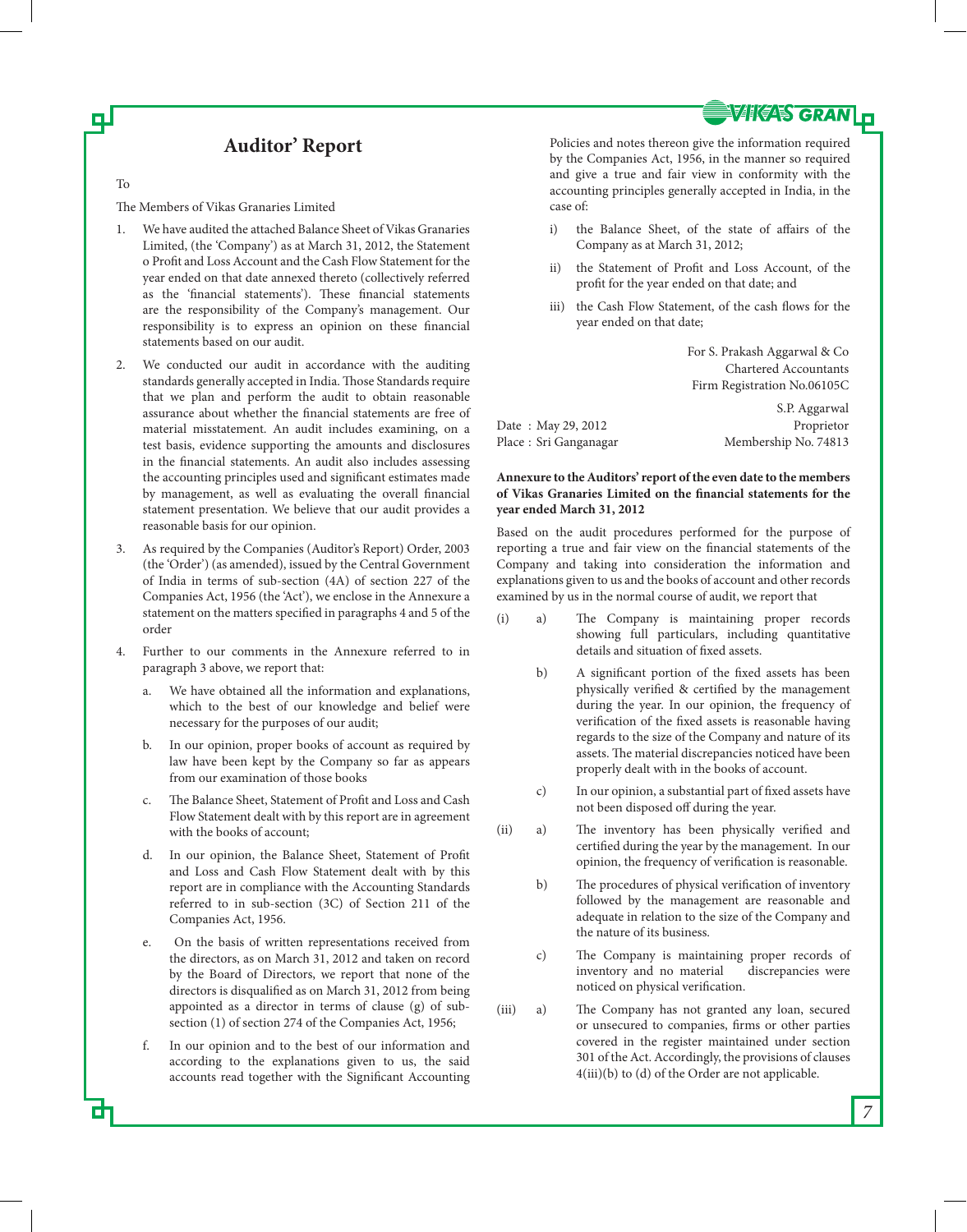- b) The Company has taken loans, secured or unsecured, from companies, firms or other parties covered in the register maintained under section 301 of the Companies Act, 1956.
- (iv) In our opinion, there is an adequate internal control system commensurate with the size of the Company and the nature of its business for the purchase of inventory and fixed assets and for the sale of goods. The Company is not providing any services.
- (v) (a) In our opinion, the particulars of all contracts or arrangements that need to be entered into the register maintained under section 301 of the Act have been so entered.
	- (b) In our opinion, the transactions made in pursuance of such contracts or arrangements and exceeding the value of rupees five lakhs in respect of any party during the year have been made at prices which are reasonable having regard to prevailing market prices at the relevant time.
- (vi) The Company has not accepted any deposits from the public within the meaning of sections 58A and 58AA of the Act and the Companies (Acceptance of Deposits) Rules, 1975. Accordingly, the provisions of clause 4(vi) of the Order are not applicable.
- (vii) The Company has an internal audit system, commensurate with the size of the company and the nature of its business with regard to purchase of inventory, fixed assets and for sale of goods. We have not observed any continuing failure to correct major weakness in internal control during the course of audit.
- (viii) To the best of our knowledge and belief, the Central Government has not prescribed maintenance of cost records under clause (d) of sub-section (1) of section 209 of the Act, in respect of Company's products. Accordingly, the provisions of clause 4(viii) of the Order are not applicable.
- (ix) Undisputed statutory dues including provident fund, investor education and protection fund, employees' state insurance, income-tax, sales-tax, wealth-tax, service-tax, custom duty, excise duty, cess and other material statutory dues, as applicable, have been regularly deposited with the appropriate authorities. No undisputed amounts payable in respect thereof were outstanding at the year end for a period of more than six months from the date they became payable.
- (x) In our opinion, the Company has no accumulated losses at the end of the financial year and it has not incurred cash losses in the current and the immediately preceding financial year.
- (xi) In our opinion, the Company has not defaulted in repayment of dues to a bank or financial institution. There are no debenture holders.
- (xii) The Company has not granted any loans and advances on the basis of security by way of pledge of shares, debentures and other securities. Accordingly, the provisions of clause 4(xii) of the Order are not applicable.

(xiii) In our opinion, the Company is not a chit fund or a nidhi/ mutual benefit fund/ society. Accordingly, the provisions of clause 4(xiii) of the Order are not applicable.

I.

- (xiv) In our opinion, the Company is not dealing in or trading in shares, securities, debentures and other investments. Accordingly, the provisions of clause 4(xiv) of the Order are not applicable.
- (xv) The Company has not given any guarantees for loans taken by others from banks or financial institutions. Accordingly, the provisions of clause 4(xv) of the Order are not applicable.
- (xvi) The Company did not have any terms loans outstanding during the year. Accordingly, the provisions of clause 4(xvi) of the Order are not applicable.
- (xvii) In our opinion, no funds raised on short-term basis have been used for long-term investment.
- (xviii) The Company has not made any preferential allotment of shares to parties and companies covered in the register maintained under section 301 of the Act. In our opinion, the price at which shares have been issued is not prejudicial to the interest of the Company.
- (xix) The Company has neither issued nor had any outstanding debentures during the year. Accordingly, the provisions of clause 4(xix) of the Order are not applicable.
- (xx) The Company has not raised any money by public issues during the year. Accordingly, the provisions of clause 4(xx) of the Order are not applicable.
- (xxi) Based upon the audit procedures performed for the purpose of reporting the true and fair view of the financial statements and as per the information and explanations given by the management, we report that no fraud on or by the company has been noticed for reported during the year.

 For S. Prakash Aggarwal & Co Chartered Accountants Firm Registration No.06105C

 S.P. Aggarwal Date : May 29, 2012 Proprietor Place : Sri Ganganagar Membership No. 74813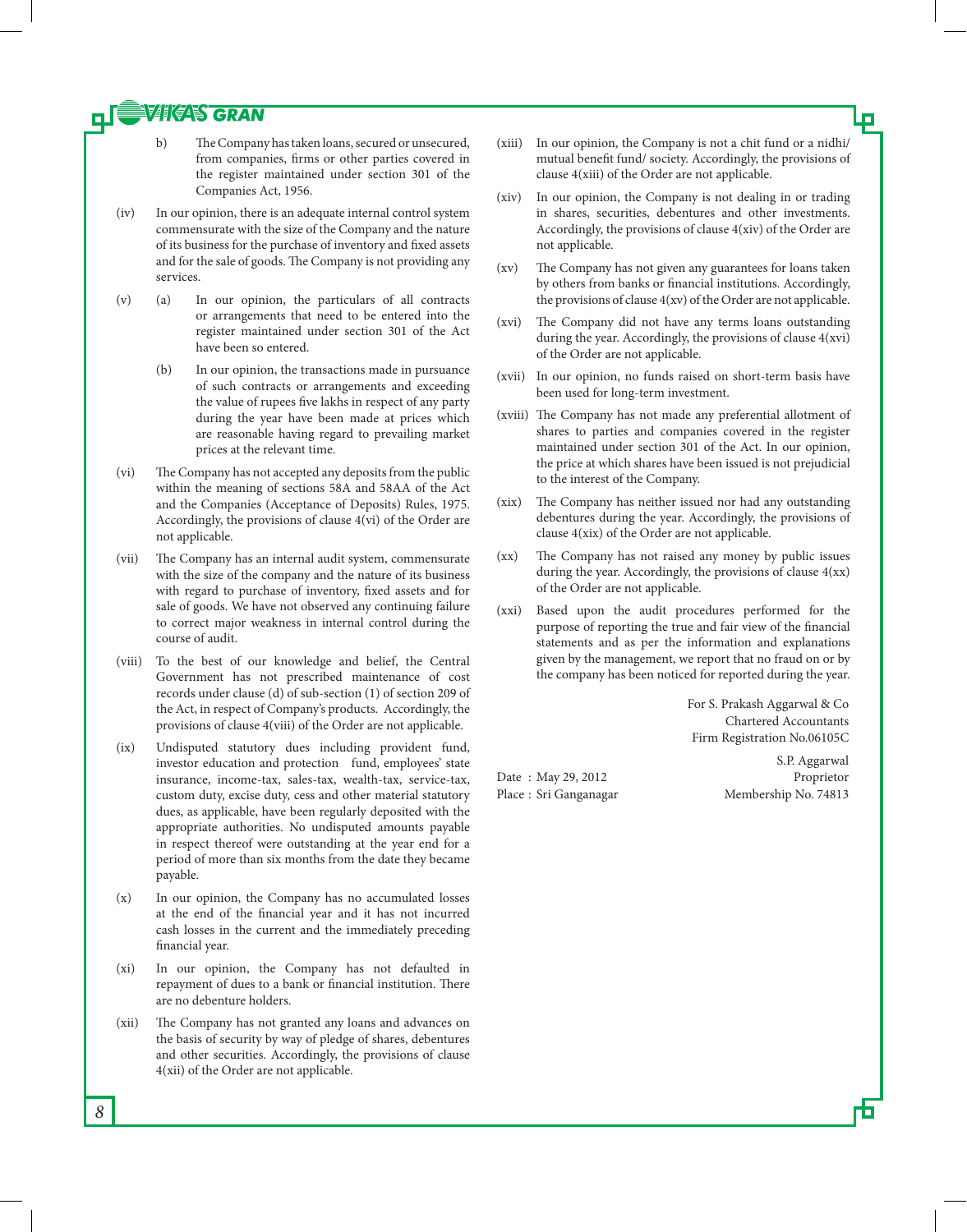**WIKAS GRANL** 

## **VIKAS GRANARIES LIMITED**

gJ

由

### **Balance Sheet as at 31 March 2012**

|                                                                          |                                             |                    |                        | (Amt. in Rs.)          |
|--------------------------------------------------------------------------|---------------------------------------------|--------------------|------------------------|------------------------|
|                                                                          |                                             | <b>Notes</b>       | As at<br>31 March 2012 | As at<br>31 March 2011 |
| <b>Equity and liabilities</b>                                            |                                             |                    |                        |                        |
| Shareholders' fund                                                       |                                             |                    |                        |                        |
| Share capital                                                            |                                             | 3                  | 181,175,000            | 181,175,000            |
| Reserves and surplus                                                     |                                             | $\overline{4}$     | 675,692,181            | 624,413,282            |
|                                                                          |                                             |                    | 856, 867, 181          | 805,588,282            |
| Non-current liabilities                                                  |                                             |                    |                        |                        |
| Long-term borrowing                                                      |                                             | 5                  | 1,105,000,000          | 1,100,000,000          |
| Deferred tax liability (net)                                             |                                             | 6                  | 51,544,731             | 39,421,635             |
|                                                                          |                                             |                    | 1,156,544,731          | 1,139,421,635          |
| <b>Current liabilities</b>                                               |                                             |                    |                        |                        |
| Short-term borrowings                                                    |                                             | 7                  | 345,982,900            | 143,505,808            |
| Trade payables                                                           |                                             | 8                  | 381,916,549            | 3,641,330              |
| Other current liabilities                                                |                                             | 8                  | 326,353                | 369,332                |
| Short-term provisions                                                    |                                             | 9                  | 1,210,085              | 678,176                |
|                                                                          |                                             |                    | 729,435,887            | 148,194,646            |
| <b>Total</b>                                                             |                                             |                    | 2,742,847,799          | 2,093,204,563          |
| <b>Assets</b>                                                            |                                             |                    |                        |                        |
| <b>Non-current assets</b>                                                |                                             |                    |                        |                        |
| Fixed assets                                                             |                                             |                    |                        |                        |
| Tangible assets                                                          |                                             | 10                 | 1,614,865,471          | 847,790,265            |
| Capital work in progress                                                 |                                             |                    | 154,307,661            | 850,784,418            |
| Non-current investments                                                  |                                             | 11                 | 13,384                 | 13,384                 |
|                                                                          |                                             |                    | 1,769,186,516          | 1,698,588,067          |
| <b>Current</b> assets                                                    |                                             |                    |                        |                        |
| Inventories                                                              |                                             | 12                 | 336,412,124            | 188, 421, 485          |
| Trade receivables                                                        |                                             | 13                 | 272,888,709            | 175,249,471            |
| Short term loans and advances                                            |                                             | 14                 | 19,347,914             | 1,705,213              |
| Cash and cash equivalents                                                |                                             | 15                 | 345,012,536            | 29,000,327             |
|                                                                          |                                             |                    | 973,661,282            | 394,376,496            |
| Miscellaneous expenditure                                                |                                             |                    |                        | 240,000                |
| (to the extend not written off)                                          |                                             |                    |                        |                        |
| Total                                                                    |                                             |                    | 2,742,847,799          | 2,093,204,563          |
| Significant accounting policies                                          |                                             | 2.1                |                        |                        |
| The accompanying notes are an integral part of the financial statements. |                                             |                    |                        |                        |
| As per our report of even date                                           |                                             |                    |                        |                        |
| For S. Prakash Aggarwal & Co<br>Chartered Accountants                    | For and on behalf of the Board of Directors |                    |                        |                        |
| Firm Registration No.06105C                                              |                                             |                    |                        |                        |
|                                                                          |                                             |                    |                        |                        |
| S.P. Aggarwal                                                            | <b>Bimla Devi Jindal</b>                    | <b>B</b> D Agarwal | <b>Ruta Desai</b>      |                        |
| ${\bf Proprietor}$                                                       | Managing Director                           | Director           |                        | Company Secretary      |
| M.No.: 74813                                                             |                                             |                    |                        |                        |
|                                                                          |                                             |                    |                        |                        |
| Date: 29th May 2012<br>Place: Sri Ganganagar                             |                                             |                    |                        |                        |
|                                                                          |                                             |                    |                        |                        |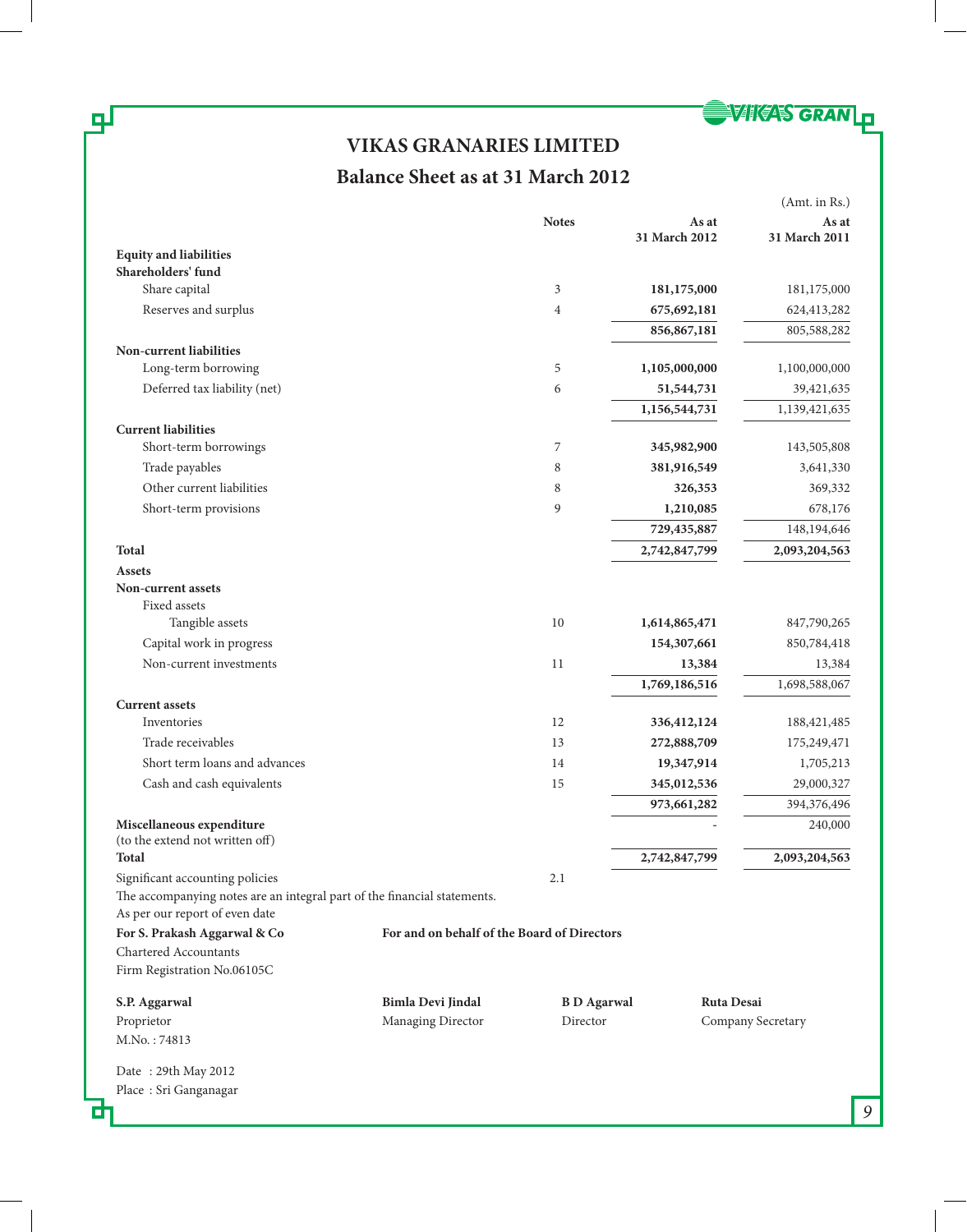**WIKAS GRAN** цſ€

### **VIKAS GRANARIES LIMITED**

Lp.

虛

## **Statement of profit and loss for the year ended 31 March 2012**

|                                                                                      |                                             |                    |                                        | (Amt. in Rs.)                          |
|--------------------------------------------------------------------------------------|---------------------------------------------|--------------------|----------------------------------------|----------------------------------------|
|                                                                                      |                                             | <b>Notes</b>       | For the year<br>ended<br>31 March 2012 | For the year<br>ended<br>31 March 2011 |
| <b>INCOME</b>                                                                        |                                             |                    |                                        |                                        |
| Revenue from operation                                                               |                                             | 16                 | 1,148,760,460                          | 1,328,016,717                          |
| Other income                                                                         |                                             | 17                 | 102,946                                |                                        |
| Total (I)                                                                            |                                             |                    | 1,148,863,406                          | 1,328,016,717                          |
| <b>EXPENDITURE</b>                                                                   |                                             |                    |                                        |                                        |
| Cost of materials consumed                                                           |                                             | 18                 | 926,419,580                            | 872,623,796                            |
| Employee benefits expenses                                                           |                                             | 19                 | 4,097,944                              | 4,091,508                              |
| Increase/ (decrease) in stock of finished goods                                      |                                             | 20                 | (16, 250, 442)                         | (7,171,013)                            |
| Finance cost                                                                         |                                             | 21                 | 19,644,069                             | 19,726,960                             |
| Depreciation and amortization expenses                                               |                                             | 10                 | 87,593,651                             | 71,838,013                             |
| Other expenses                                                                       |                                             | 22                 | 62,591,397                             | 55,118,779                             |
| Exceptional items                                                                    |                                             | 23                 | 240,000                                | 240,000                                |
| Total (II)                                                                           |                                             |                    | 1,084,336,199                          | 1,016,468,043                          |
| Profit/(loss) before tax                                                             |                                             |                    | 64,527,207                             | 311,548,674                            |
| Tax expenses                                                                         |                                             |                    |                                        |                                        |
| current tax                                                                          |                                             |                    | 14,083,673                             | 90,611,428                             |
| MAT credit entitlement                                                               |                                             |                    | (12, 958, 461)                         | 1,747,430                              |
| deferred tax                                                                         |                                             |                    | 12,123,096                             | 14,103,980                             |
| Total Tax expense                                                                    |                                             |                    | 13,248,308                             | 106,462,838                            |
| Profit/(loss) for the year                                                           |                                             |                    | 51,278,899                             | 205,085,836                            |
| Earnings per share (basic and diluted) - Rs.                                         |                                             | 24                 | 2.83                                   | 11.32                                  |
| Significant accounting policies                                                      |                                             | 2.1                |                                        |                                        |
| The accompanying notes are an intergral part of the financial statements.            |                                             |                    |                                        |                                        |
| As per our report of even date                                                       |                                             |                    |                                        |                                        |
| For S. Prakash Aggarwal & Co<br>Chartered Accountants<br>Firm Registration No.06105C | For and on behalf of the Board of Directors |                    |                                        |                                        |
| S.P. Aggarwal                                                                        | <b>Bimla Devi Jindal</b>                    | <b>B</b> D Agarwal | Ruta Desai                             |                                        |
| Proprietor<br>M.No.: 74813                                                           | Managing Director                           | Director           |                                        | Company Secretary                      |
| Date: 29th May 2012<br>Place: Sri Ganganagar                                         |                                             |                    |                                        |                                        |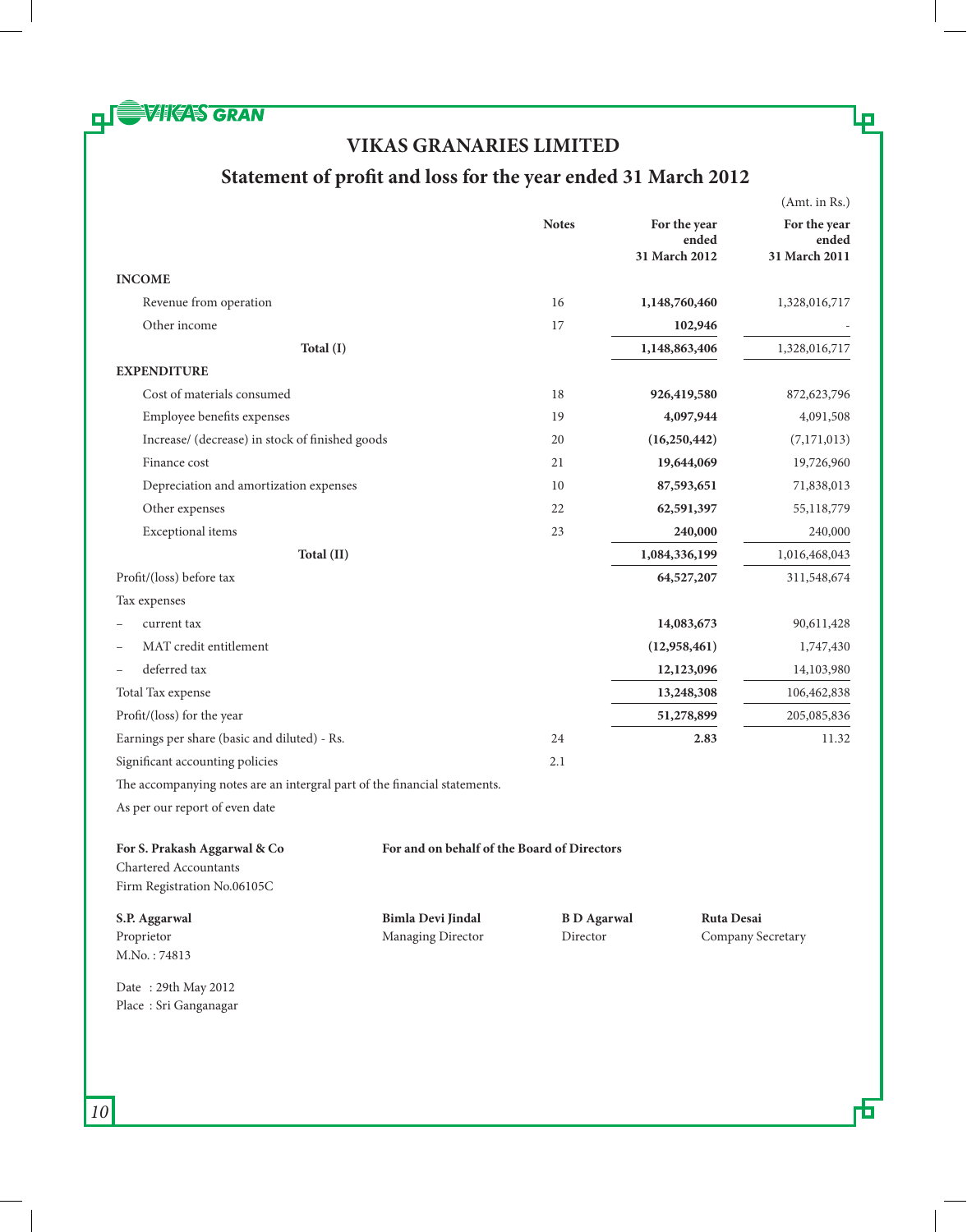**WIKA'S GRANL**D

### **VIKAS GRANARIES LIMITED**

لو

o

## **Cash flow statement for the year ended 31 March 2012**

|                                                                      |                                             |                    |                        | (Amt. in Rs.)          |
|----------------------------------------------------------------------|---------------------------------------------|--------------------|------------------------|------------------------|
| Particulars                                                          |                                             |                    | As at<br>31 March 2012 | As at<br>31 March 2011 |
| <b>Cash Flow From Operating Activities</b>                           |                                             |                    |                        |                        |
| Profit before tax from operations                                    |                                             |                    | 64,527,207             | 311,548,674            |
| Non-cash adjustment to reconcile profit before tax to net cash flows |                                             |                    |                        |                        |
| Depreciation and amortization                                        |                                             |                    | 87,593,651             | 71,838,013             |
| Misc. Expenditure written off                                        |                                             |                    | 240,000                | 240,000                |
| Interest expenses                                                    |                                             |                    | 18,018,654             | 19,726,960             |
| Interest income                                                      |                                             |                    | (102, 946)             |                        |
| Operating profit before working capital changes                      |                                             |                    | 170,276,566            | 403,353,647            |
| Movements in working capital                                         |                                             |                    |                        |                        |
| Increase/(decrease) in trade payables                                |                                             |                    | 378,275,219            | 1,466,381              |
| Increase/(decrease) in short term provisions                         |                                             |                    | 1,104,893              | 561,125                |
| Increase/(decrease) in other current liabilities                     |                                             |                    | (42, 979)              | (1,621,206)            |
| Decrease/(increase) in trade receivables                             |                                             |                    | 97,639,238             | (49, 280, 940)         |
| Decrease/(increase) in inventories                                   |                                             |                    | (147,990,639)          | (64,020,963)           |
| Decrease/(increase) in short term loans and advances                 |                                             |                    | (5,110,475)            | 840,387                |
| Cash generated from / (used in) operations                           |                                             |                    | 298,873,347            | 291,298,431            |
| Direct taxes paid (net of refunds)                                   |                                             |                    | (14, 230, 423)         | (92, 358, 858)         |
| Net cash flow from / (used in) operating activities (A)              |                                             |                    | 284,642,924            | 198,939,573            |
| Cash flows from investing activities                                 |                                             |                    |                        |                        |
| Purchase of fixed assets, CWIP and capital advance                   |                                             |                    | (158, 192, 099)        | (210,907,038)          |
| Proceeds from sale of fixed assets                                   |                                             |                    |                        |                        |
| Interest received                                                    |                                             |                    | 102,946                |                        |
| Net cash flow from / (used in) investing activities (B)              |                                             |                    | (158,089,153)          | (210, 907, 038)        |
| Cash flows from financing activities                                 |                                             |                    |                        |                        |
| Proceeds from issuance of share capital                              |                                             |                    |                        |                        |
| Proceeds from long term borrowings                                   |                                             |                    | 5,000,000              |                        |
| Proceeds from short term borrowings                                  |                                             |                    | 311,582,673            | 41,012,657             |
| Repayment of short term borrowing                                    |                                             |                    | (109, 105, 581)        |                        |
| Interest paid                                                        |                                             |                    | (18,018,654)           | (19,726,960)           |
| Net cash flow from / (used in) in financing activities ('C)          |                                             |                    | 189,458,438            | 21,285,697             |
| Net increase / (decrease) in cash and cash equivalents (A+B+C)       |                                             |                    | 316,012,209            | 9,318,232              |
| Cash and cash equivalents at the beginning of the year               |                                             |                    | 29,000,327             | 19,682,095             |
| Cash and cash equivalents at the end of the year                     |                                             |                    | 345,012,536            | 29,000,327             |
| Components of cash and cash equivalents                              |                                             |                    |                        |                        |
| Cash on hand                                                         |                                             |                    | 87,977                 | 144,539                |
| With banks on current account                                        |                                             |                    |                        |                        |
| -on deposit account                                                  |                                             |                    | 344,924,559            | 28,855,788             |
| Total cash and cash equivalents                                      |                                             |                    | 345,012,536            | 29,000,327             |
| As per our report of even date                                       |                                             |                    |                        |                        |
| For S. Prakash Aggarwal & Co                                         | For and on behalf of the Board of Directors |                    |                        |                        |
| Chartered Accountants                                                |                                             |                    |                        |                        |
| Firm Registration No.06105C                                          |                                             |                    |                        |                        |
| S.P. Aggarwal                                                        | <b>Bimla Devi Jindal</b>                    | <b>B</b> D Agarwal | <b>Ruta Desai</b>      |                        |
| Proprietor                                                           | Managing Director                           | Director           |                        | Company Secretary      |
| M.No.: 74813                                                         |                                             |                    |                        |                        |
|                                                                      |                                             |                    |                        |                        |
| Date: 29th May 2012                                                  |                                             |                    |                        |                        |
| Place: Sri Ganganagar                                                |                                             |                    |                        |                        |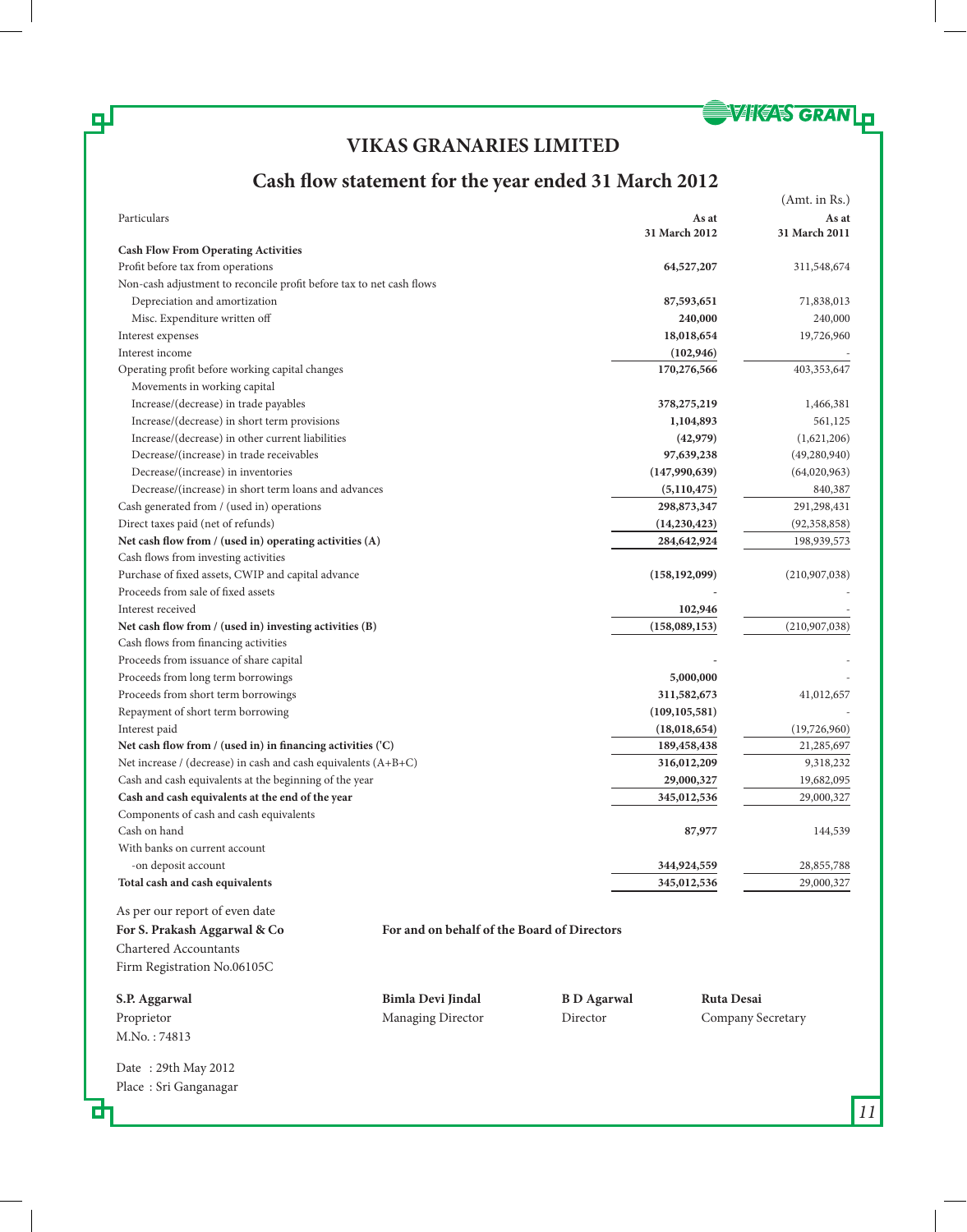

F

### **Notes to financial statements for the year ended on 31 March 2012**

### **1. Corporate information**

Vikas Granaries Limited was incorporated in the year 1994. The shares of the Company were listed on Bombay Stock Exchange Limited ("the stock exchange") and other stock exchanges in India in 1996. The Company is an agro based industry manufacturer of Guar Gum Powder and its derivatives.

#### **2. Basis of preparation**

The financial statements of Vikas Granaries Limited ("the Company") have been prepared to comply with the Accounting Standards referred to in the Companies (Accounting standards) Rule 2006 issued by the Central Government in exercise of the power conferred under sub-section (I) (a) of section 642 and the relevant provisions of the Companies Act, 1956 (the 'Act'). The financial statements have been prepared under the historical cost convention on accrual basis.

#### **2.1 Summary of significant accounting policies**

### **a. Change in accounting policy**

Presentation and disclosure of financial statements

During the year ended 31 March 2012, the revised Schedule VI notified under the Companies Act 1956, has become applicable to the company, for preparation and presentation of its financial statements. However, it has significant impact on presentation and disclosures made in the financial statements. The company has also reclassified the previous year figures in accordance with the requirements applicable in the current year.

#### **b. Use of estimates**

In preparing the Company's financial statements in conformity with the accounting principles generally accepted in India, management is required to make estimates and assumptions that affect the reported amounts of assets and liabilities and the disclosure of contingent liabilities at the date of the financial statements and reported amounts of revenues and expenses during the reporting period; actual results could differ from those estimates. Any revision to accounting estimates is recognized prospectively in the current and future periods.

### **c. Fixed Assets**

- i. Fixed Assets are stated at cost less accumulated depreciation and impairment losses if any.
- ii. Cost comprises the purchase price and any attributable costs of bringing the asset to its working condition for its intended use.
- iii. When an asset is scrapped or otherwise disposed off, the cost and related depreciation are removed from the books of account and resultant profit (including capital profit) or loss, if any, is reflected in the Profit and Loss account.
- iv. Self fabricated fixed assets include material cost and appropriate share of attributable expenses.

### **d. Depreciation**

Depreciation on all assets of the company has been provided on straight line basis at the rates specified in Schedule XIV to the Companies Act, 1956.

#### **e. Inventories**

| Inventories are valued as follows:                       |                                                                                                                                                                                                                         |
|----------------------------------------------------------|-------------------------------------------------------------------------------------------------------------------------------------------------------------------------------------------------------------------------|
| Raw materials, stores and spares and packaging materials | Lower of cost and net realizable value. Cost is determined on a<br>weighted average basis.                                                                                                                              |
| Work in progress and finished goods                      | Lower of cost and net realizable value. Cost includes direct<br>materials and labour and a proportion of manufacturing<br>overheads based on normal operating capacity. Cost of<br>finished goods includes excise duty. |
| make the sale.                                           | Net realizable value is the estimated selling price in the ordinary course of business, less estimated costs of completion and to                                                                                       |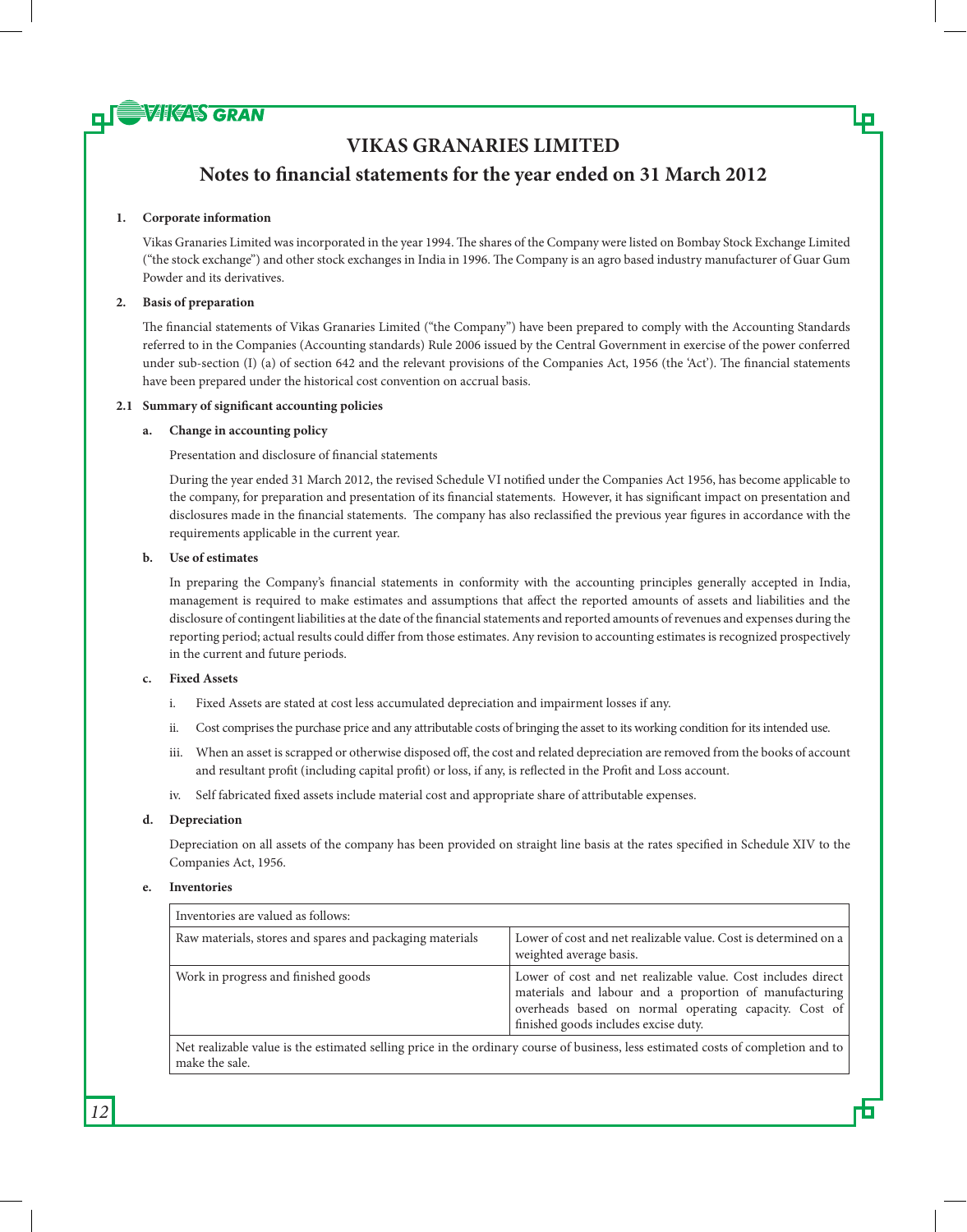#### **f. Revenue recognition**

Revenue is recognized to the extent that it is probable that the economic benefits will flow to the Company and the revenue can be reliably measured.

#### **Sale of goods**

Revenue from sale of goods is recognized when the significant risks and rewards of ownership of the goods are transferred to the customer. In case of export sales, revenue is recognized after shipment.

#### **Interest**

고

Revenue is recognized on a time proportion basis taking into account the amount outstanding and the applicable rate of interest.

#### **g. Employee benefits**

#### *Provident fund*

The Company makes contribution to statutory provident fund in accordance with Employees' Provident Fund and Miscellaneous Provisions Act, 1952. The plan is a defined contribution plan and contribution paid or payable is recognized as an expense in the period in which services are rendered by the employee.

#### *Others short term benefits*

Expenses in respect of other short term benefits including performance bonus is recognized on the basis of amount paid or payable for the period during which services are rendered by the employee.

#### **h. Taxation**

Tax expense comprises current taxes and deferred taxes.

Provision for current taxation is ascertained on the basis of the assessable profits computed in accordance with the provisions of the Income-tax Act, 1961.

Deferred income taxes reflects the impact of current year timing differences between taxable income and accounting income for the year and reversal of timing differences of earlier years. Deferred tax is measured based on the tax rates and the tax laws enacted or substantively enacted at the balance sheet date. Deferred tax assets relating to timing differences are recognized only to the extent that there is reasonable certainty that sufficient future taxable income will be available against which such deferred tax assets can be realized.

#### **i. Contingencies liabilities and provisions**

Depending upon the facts of each case and after due evaluation of legal aspects, claims against the Company not acknowledged as debts are treated as contingent liabilities. The Company makes a provision when there is a present obligation as a result of a past event where the outflow of economic resources is probable and a reliable estimate of the amount of obligation can be made. Possible future or present obligations that may but will probably not require outflow of resources or where the same cannot be reliably estimated, has been made as a contingent liability in the financial statements.

#### **j. Impairment of assets**

The Company assesses at each balance sheet date whether there is any indication that an asset may be impaired. If any such indication exists, the Company estimates the recoverable amount of the asset. If such recoverable amount of the asset or the recoverable amount of the cash generating unit to which the asset belongs is less than its carrying amount, the carrying amount is reduced to its recoverable amount. The reduction is treated as an impairment loss and is recognized in the profit and loss account. If at the balance sheet date there is an indication that if a previously assessed impairment loss no longer exists, the recoverable amount is reassessed and the asset is reflected at the recoverable amount subject to a maximum of depreciated historical cost.

#### **k. Earnings per share**

Basic earning per share is calculated by dividing the net profit or loss for the period attributable to equity shareholders by the weighted average number of equity shares outstanding during the period. The weighted average number of equity shares outstanding during the period is adjusted for events of bonus issue and share split.

#### **l. Miscellaneous expenditure**

Fee paid to Registrar of companies for the increase in authorized capital will be amortized over a period of five years.

**VIKEAS GRAN**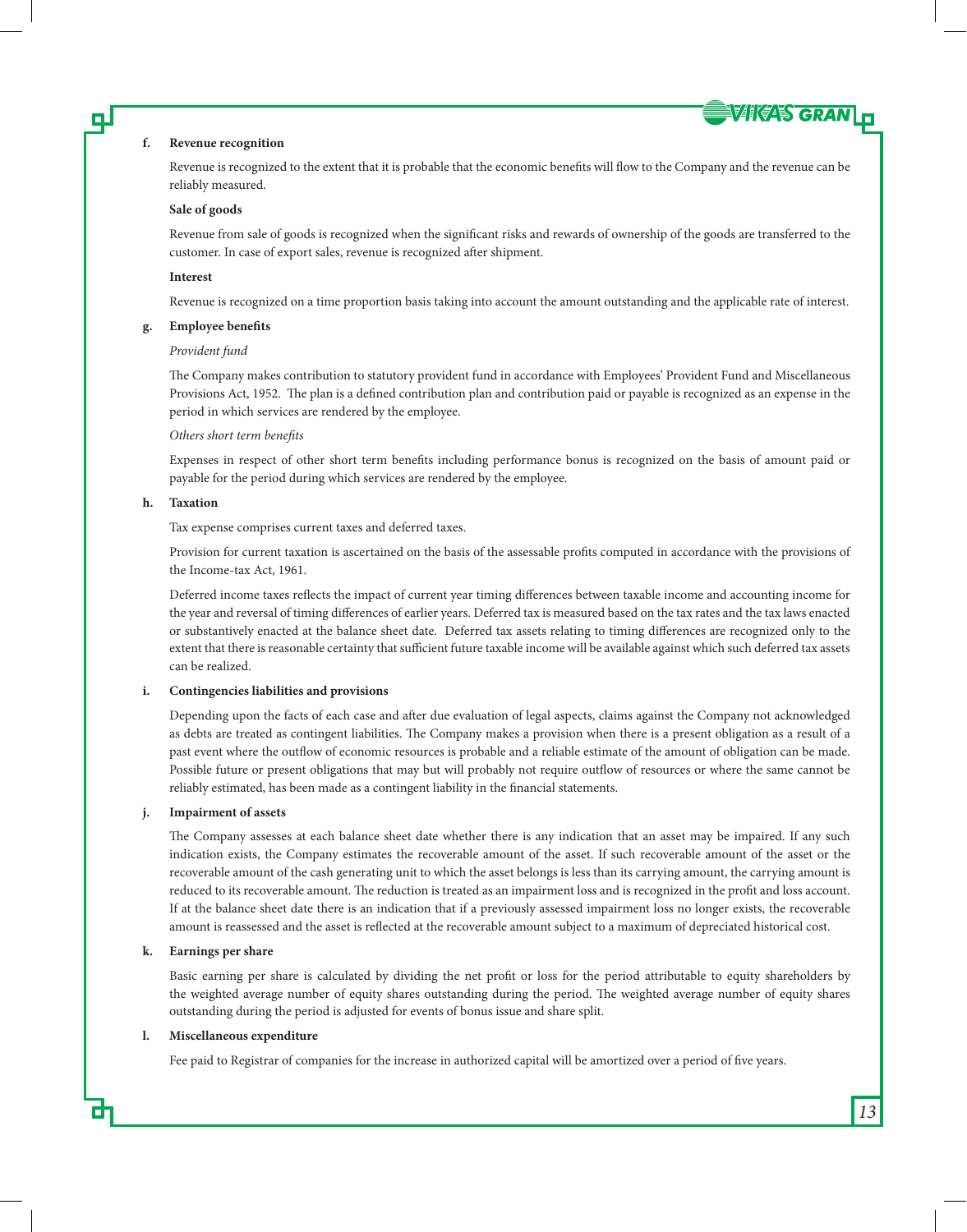**VIIGAS GRAN**  $\Box$ 

### **VIKAS GRANARIES LIMITED**

л

### **Notes to financial statements for the year ended on 31 March 2012**

|    |                                                                                 |             | (Amt. in Rs.) |
|----|---------------------------------------------------------------------------------|-------------|---------------|
|    |                                                                                 | As at       | As at         |
|    |                                                                                 | $31-Mar-12$ | $31-Mar-11$   |
| 3. | Share capital                                                                   |             |               |
|    | Share capital                                                                   |             |               |
|    | Authorised capital                                                              |             |               |
|    | $60,000,000$ (previous year $60,000,000$ ) equity shares of Rs. 10 each         | 600,000,000 | 600,000,000   |
|    |                                                                                 | 600,000,000 | 600,000,000   |
|    | Issued, subscribed and paid up capital                                          |             |               |
|    | 18,117,500 (previous year 18,117,500) equity shares of Rs.10 each fully paid up | 181,175,000 | 181,175,000   |
|    |                                                                                 | 181,175,000 | 181,175,000   |

### **a. Reconciliation of the shares outstanding at the beginning and at the end of the reporting period**

### **Equity Shares**

|                                | $31$ -Mar-12   |             | $31-Mar-11$              |             |
|--------------------------------|----------------|-------------|--------------------------|-------------|
|                                | <b>Numbers</b> | Amount      | Numbers                  | Amount      |
| At the beginning of the year   | 18,117,500     | 181,175,000 | 18,117,500               | 181,175,000 |
| Issued during the year         |                |             | $\overline{\phantom{0}}$ |             |
| Balance at the end of the year | 18,117,500     | 181,175,000 | 18,117,500               | 181,175,000 |

### **b. Terms/rights attached to equity shares**

The Company has only one class of equity shares having a par value of Rs. 10 per share. Each holder of equity shares is entitled to one vote per share. The company declares and pays dividends in Indian rupees. The dividend proposed by the Board of Directors is subjec to the approval of the shareholders in the ensuring Annual General meeting.

In the event of liquidation of the company, the holders of equity shares will be entitled to receive remaining assets of the company, after distribution of all preferential amounts. The distribution will be in proportion to the number of equity shares held by the shareholders.

### **c. Details of shareholders holding more than 5% shares in the company**

|                                         | $31-Mar-12$   |           | $31$ -Mar-11  |           |
|-----------------------------------------|---------------|-----------|---------------|-----------|
|                                         | No. of Shares | % Holding | No. of Shares | % Holding |
| Equity shares of Rs. 10 each fully paid |               |           |               |           |
| Dhanna Ram Saharan                      | 2,500,000     | 13.80%    | 2,500,000     | 13.80%    |
| Amit Babbar                             | 1,065,598     | 5.88%     | 1,150,000     | 6.35%     |
| Girish Kansal                           | 2,200,000     | 12.14%    | 2,200,000     | 12.14%    |
| Sarbati Devi                            | 2,100,000     | 11.59%    | 2,100,000     | 11.59%    |
| Nir Singh Sandhu                        | 1,900,000     | 10.49%    | 1,900,000     | 10.49%    |

As per records of the company, including its register of shareholders/members and other declarations received from shareholders regarding beneficial interest, the above shareholding represents both legal and beneficial ownerships of shares.

### **d. Agreegate number of bonus shares issued, share issued for consideration other than cash and shares bought back**

|                                                                                                    | $31-Mar-12$ | 31-Mar-11 |
|----------------------------------------------------------------------------------------------------|-------------|-----------|
| Equity shares allotted as fully paid bonus shares by capitalization of securities premium          |             |           |
| Equity shares allotted as fully paid up pursuant to contracts for consideration other than<br>cash |             |           |
| Equity shares bought back by the company                                                           |             |           |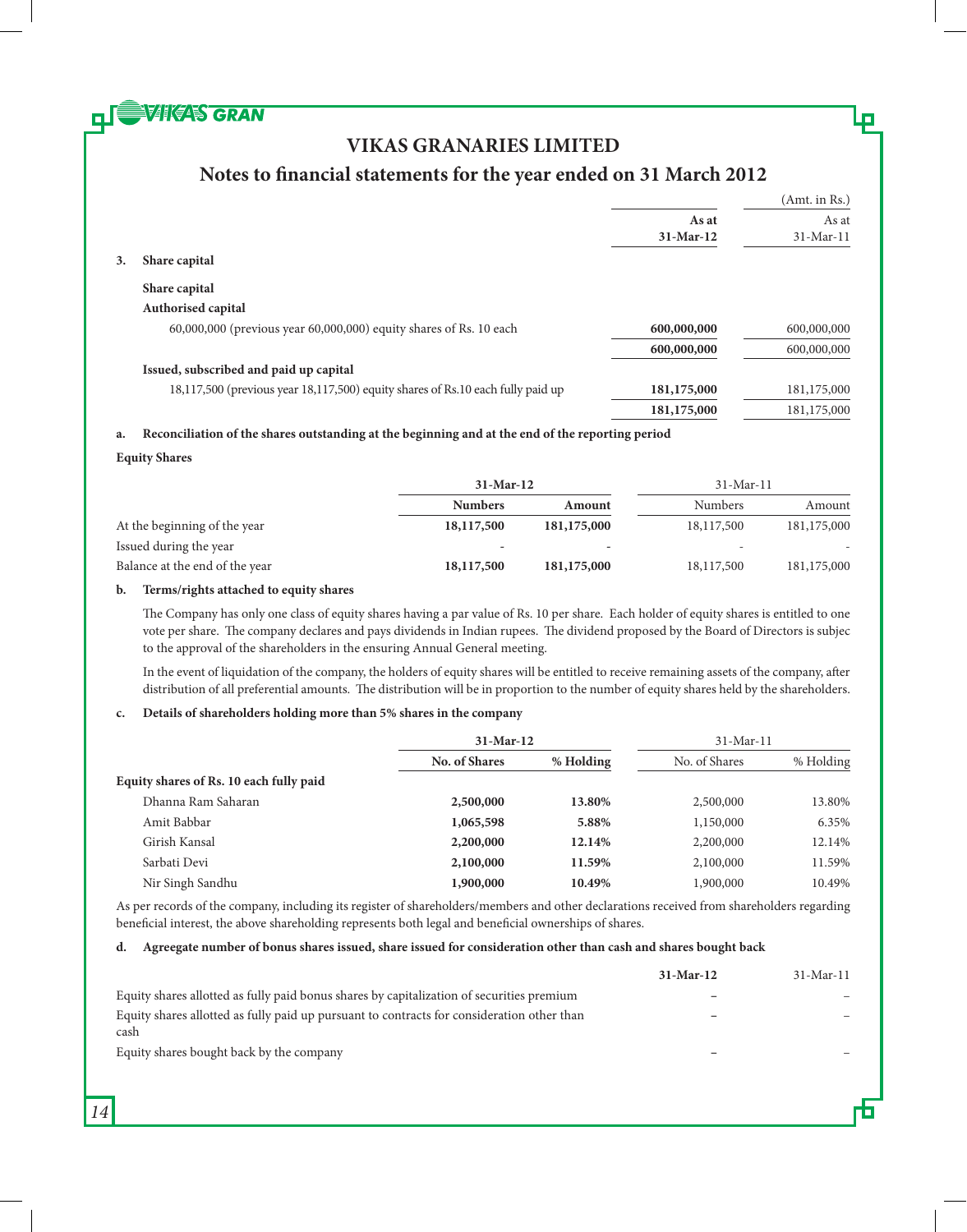**WIKAS GRANL** 

### **VIKAS GRANARIES LIMITED**

சி

## **Notes to financial statements for the year ended on 31 March 2012**

|                                                           |                    | (Amt. in Rs.)      |
|-----------------------------------------------------------|--------------------|--------------------|
|                                                           | As at<br>31-Mar-12 | As at<br>31-Mar-11 |
| Reserves and surplus<br>4.                                |                    |                    |
| Securities premium account                                |                    |                    |
| Balance as per the last financial statements              | 133,650,000        | 133,650,000        |
| Add: Premium on issue of shares                           |                    |                    |
| <b>Closing Balance</b>                                    | 133,650,000        | 133,650,000        |
| Subsidy                                                   |                    |                    |
| Balance as per the last financial statements              | 179,844            | 179,844            |
| Add: Received during this year                            |                    |                    |
| <b>Closing Balance</b>                                    | 179,844            | 179,844            |
| Surplus/(deficit) in the statement of profit and loss     |                    |                    |
| Balance as per last financial statements                  | 490,583,438        | 285,497,602        |
| Profit for the year                                       | 51,278,899         | 205,085,836        |
| Net surplus in the statement of profit and loss           | 541,862,337        | 490,583,438        |
| Total reserves and surplus                                | 675,692,181        | 624,413,282        |
| Long-term borrowings<br>5.                                |                    |                    |
| <b>Unsecured loans</b>                                    |                    |                    |
| Loan from director                                        | 1,105,000,000      | 1,100,000,000      |
|                                                           | 1,105,000,000      | 1,100,000,000      |
| Deferred tax liabilities (net)<br>6.                      |                    |                    |
| Deferred tax liability arising on account of depreciation | 51,544,731         | 39,421,635         |
|                                                           | 51,544,731         | 39,421,635         |
| Short-term borrowings<br>7.                               |                    |                    |
| From Bank                                                 |                    |                    |
| Loan from financial institution                           |                    | 109,105,581        |
| Loan from bank                                            | 345,982,900        | 34,400,227         |
|                                                           | 345,982,900        | 143,505,808        |
| The above amount includes                                 |                    |                    |
| Secured borrowings                                        | 345,982,900        | 143,505,808        |
| Other current liabilities<br>8.                           |                    |                    |
| Trade payables                                            | 381,916,549        | 3,641,330          |
| Other liabilities                                         |                    |                    |
| TDS payable                                               | 86,853             | 10,052             |
| CST payable                                               | 52,777             |                    |
| Salary payable                                            | 186,723<br>326,353 | 359,280<br>369,332 |
|                                                           |                    |                    |
| Provisions<br>9.                                          |                    |                    |
| Other provisions                                          |                    |                    |
| Provision for expenses                                    | 637,101            | 678,176            |
| Provision for income tax                                  | 572,984            |                    |
|                                                           | 1,210,085          | 678,176            |
|                                                           |                    |                    |
|                                                           |                    | 15                 |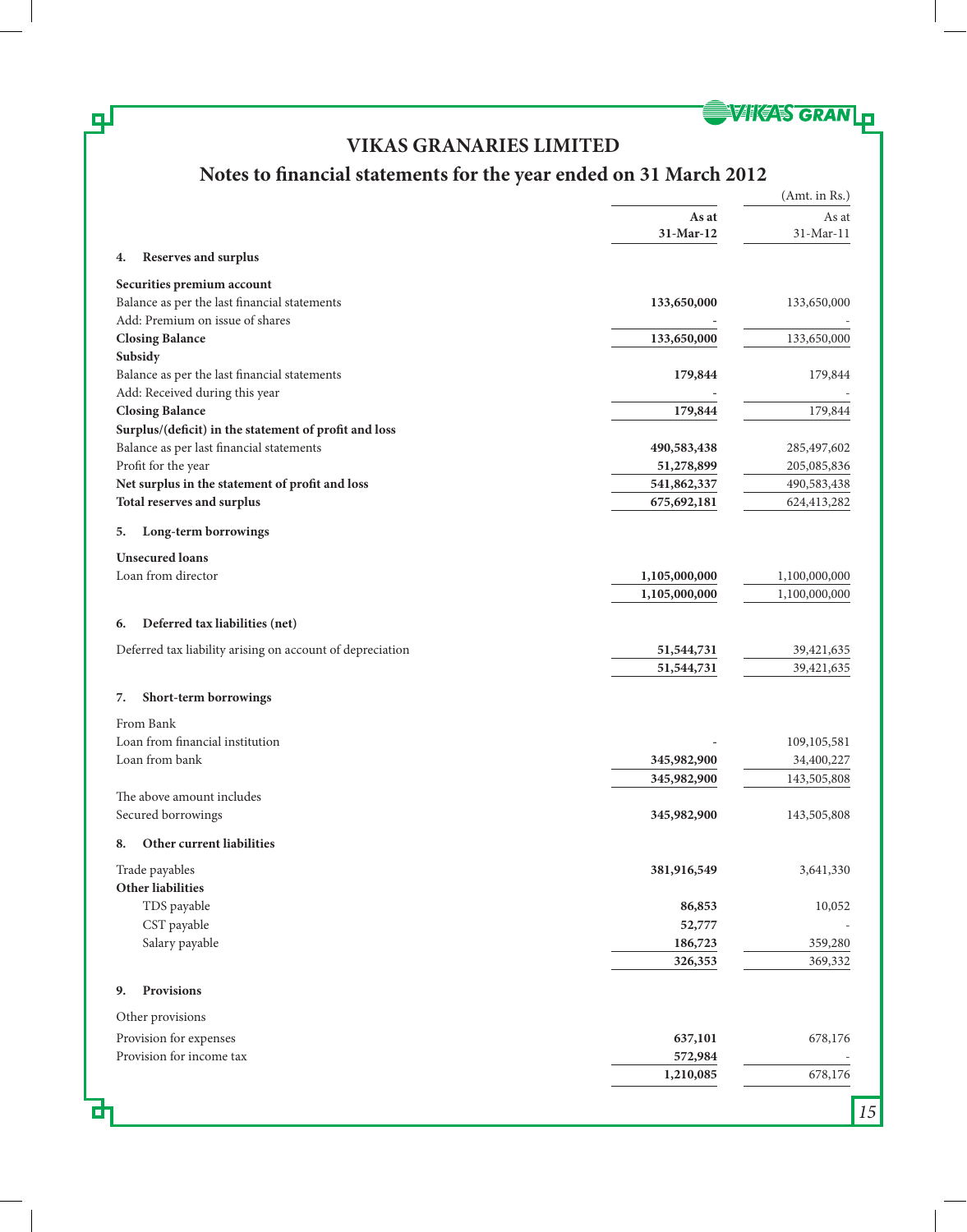Notes to financial statements for the year ended on 31 March 2012 **Notes to financial statements for the year ended on 31 March 2012** VIKAS GRANARIES LIMITED **VIKAS GRANARIES LIMITED**

| 10. Fixed assets       |               |                                         |                          |                        |                       |              |              |                                    |                        | (Amt. in Rs.)          |
|------------------------|---------------|-----------------------------------------|--------------------------|------------------------|-----------------------|--------------|--------------|------------------------------------|------------------------|------------------------|
| Particulars            |               | Gross Block                             |                          |                        |                       |              | Depreciation |                                    | Net Block              |                        |
|                        | 1 April 2011  | As at Additions during<br>year<br>the y | adjustments<br>Deletions | 31 March 2012<br>As at | As at<br>1 April 2011 | For the year | Deletions    | adjustments 31 March 2012<br>As at | As at<br>31 March 2011 | As at<br>31 March 2012 |
| Tangible assets        |               |                                         |                          |                        |                       |              |              |                                    |                        |                        |
| Land                   | 50,161,823    | 448<br>3,101.                           |                          | 53,263,27              |                       |              |              |                                    | 50,161,823             | 53,263,271             |
| <b>Buildings</b>       | 16,693,991    |                                         |                          | 16,693,991             | 6,491,935             | 557,579      |              | 7,049,514                          | 10,202,056             | 9,644,477              |
| Plant and equipment    | 956,768,866   | 336<br>851,526,                         |                          | 1,808,295,202          | 169,971,505           | 86,778,888   |              | 256,750,393                        | 786,797,361            | 1,551,544,809          |
| Furniture and fixtures | 577,668       |                                         |                          | 577,668                | 521,509               | 36,566       |              | 558,075                            | 56,159                 | 19,593                 |
| Vehicles               | 1,884,911     | 072<br>$\frac{1}{4}$                    |                          | 1,925,983              | .,684,775             | 183,294      |              | 1,868,069                          | 200,136                | 57,914                 |
| Office equipments      | 785,748       |                                         |                          | 785,748                | 413,017               | 37,323       |              | 450,340                            | 372,731                | 335,408                |
| Total                  | 1,026,873,007 | ,856<br>854,668,                        |                          | 1,881,541,863          | 179,082,741           | 87,593,65    |              | 266,676,392                        | 847,790,266            | 1,614,865,471          |
|                        |               |                                         |                          |                        |                       |              |              |                                    |                        |                        |
| Particulars            |               | Gross Block                             |                          |                        |                       |              | Depreciation |                                    | Net Block              |                        |
|                        | 1 April 2010  | As at Additions during<br>the year      | adjustments<br>Deletions | As at<br>31 March 2011 | As at<br>1 April 2010 | For the year | Deletions    | As at<br>adjustments 31 March 2011 | 31 March 2010<br>As at | As at<br>31 March 2011 |
| Tangible assets        |               |                                         |                          |                        |                       |              |              |                                    |                        |                        |

| Particulars            |               | Gross Block            |             |               |              |                        | Depreciation     |                           | Net Block                   |             |
|------------------------|---------------|------------------------|-------------|---------------|--------------|------------------------|------------------|---------------------------|-----------------------------|-------------|
|                        |               | As at Additions during | Deletions   | As at         |              | As at For the year     | <b>Deletions</b> | As at                     | As at                       | As at       |
|                        | 1 April 2010  | year<br>the            | adjustments | 31 March 2011 | 1 April 2010 |                        |                  | adjustments 31 March 2011 | 31 March 2010 31 March 2011 |             |
| Tangible assets        |               |                        |             |               |              |                        |                  |                           |                             |             |
| Land                   | 46,683,897    | 7,926<br>3,477         |             | 50,161,823    |              |                        |                  |                           | 46,683,897                  | 50,161,823  |
| Buildings              | 12,893,773    | 0,218<br>3,800         |             | 16,693,991    | 5,831,232    | 660,703                |                  | 6,491,935                 | 7,062,541                   | 10,202,055  |
| Plant and equipment    | 954,779,124   | 9,742<br>1,989         |             | 956,768,866   | 99,047,151   | 70,924,354             |                  | 169,971,505               | 855,731,973                 | 786,797,361 |
| Furniture and fixtures | 577,668       |                        |             | 577,668       | 484,943      | 36,566                 |                  | 521,509                   | 92,725                      | 56,159      |
| Vehicles               | 1,884,91      |                        |             | 1,884,911     | 1,505,708    | 179,067                |                  | 1,684,775                 | 379,203                     | 200,136     |
| Office equipments      | 785,748       |                        |             | 785,748       | 375,694      | 37,323                 |                  | 413,017                   | 410,054                     | 372,731     |
| Total                  | 1,017,605,121 | 9,267,886              |             | 1,026,873,007 |              | 107,244,728 71,838,013 |                  | 179,082,741               | 910,360,393                 | 847,790,265 |

<u>Lp</u>

占

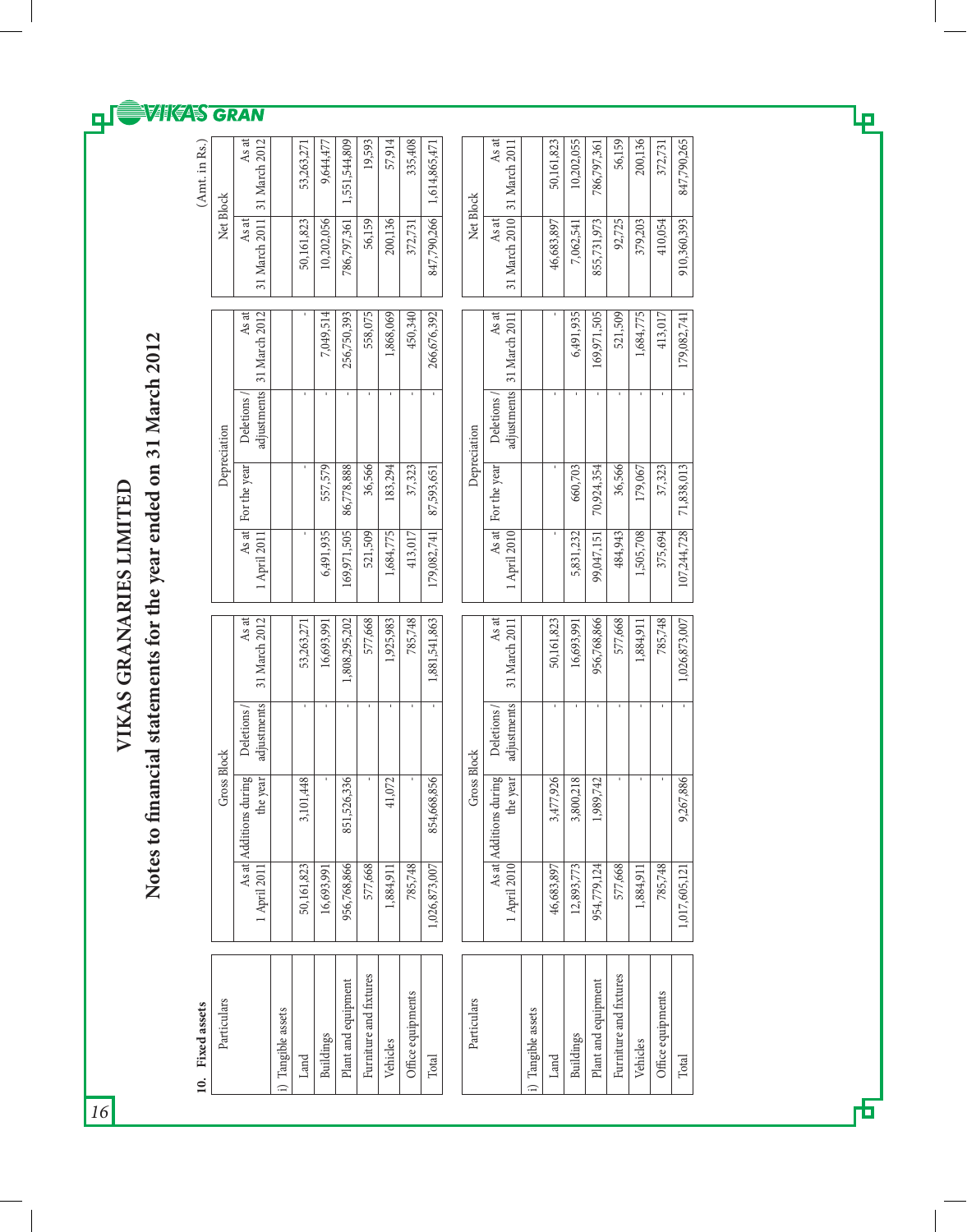**WIKAS GRANL** 

## **VIKAS GRANARIES LIMITED**

لو

## **Notes to financial statements for the year ended on 31 March 2012**

|                                                                                              |                        | (Amt. in Rs.)              |
|----------------------------------------------------------------------------------------------|------------------------|----------------------------|
|                                                                                              | As at                  | As at                      |
|                                                                                              | 31-Mar-12              | 31-Mar-11                  |
| 11. Non-current investments                                                                  |                        |                            |
|                                                                                              |                        |                            |
| National saving certificates                                                                 | 13,384<br>13,384       | 13,384<br>13,384           |
| 12. Inventories                                                                              |                        |                            |
|                                                                                              |                        |                            |
| Finished goods<br>Raw material                                                               | 43,134,200             | 26,883,758                 |
| Packing materials                                                                            | 292,281,084<br>996,840 | 160,304,305                |
| Consumables                                                                                  |                        | 819,828<br>413,594         |
|                                                                                              | 336,412,124            | 188,421,485                |
| 13. Trade receivables                                                                        |                        |                            |
|                                                                                              |                        |                            |
| Unsecured, considered goods unless otherwise stated                                          |                        |                            |
| Outstanding for a period exceeding 6 months from the date they are due for payment<br>Others |                        | 938,523                    |
| Total                                                                                        | 272,888,709            | 174,310,948<br>175,249,471 |
| 14. Loans and advances                                                                       | 272,888,709            |                            |
|                                                                                              |                        |                            |
| Security deposit<br>Unsecured, considered good                                               | 2,902,762              | 758,300                    |
| Other loans and advances                                                                     |                        |                            |
| Income tax refundable                                                                        |                        | 426,234                    |
| Excise duty refundable                                                                       |                        | 271,349                    |
| <b>MAT</b> Credit                                                                            | 12,958,461             |                            |
| Import licence receivable                                                                    | 2,263,750              |                            |
| Other current assets                                                                         | 1,222,942              | 249,330                    |
|                                                                                              | 19,347,914             | 1,705,213                  |
| 15. Cash and bank balances                                                                   |                        |                            |
| <b>Balances with banks:</b>                                                                  |                        |                            |
| On current accounts                                                                          | 344,924,559            | 144,539                    |
| Cash in hand                                                                                 | 87,977                 | 28,855,788                 |
|                                                                                              | 345,012,536            | 29,000,327                 |
|                                                                                              |                        |                            |
|                                                                                              | For the year<br>ended  | For the year<br>ended      |
|                                                                                              | 31 March 2012          | 31 March 2012              |
| 16. Revenue from operation                                                                   |                        |                            |
|                                                                                              |                        |                            |
| Sale of goods (gross)                                                                        |                        |                            |
| Guar gum                                                                                     | 1,143,360,308          | 1,328,016,717              |
| Other operating income<br>Profit on sale of import licenses                                  | 5,400,152              |                            |
|                                                                                              | 1,148,760,460          | 1,328,016,717              |
| Other income<br>17.                                                                          |                        |                            |
| <b>Interest income</b>                                                                       | 102,946                |                            |
| Guar gum                                                                                     | 102,946                |                            |
| Cost of material consumed<br>18.                                                             |                        |                            |
| Inventory at the beginning of the year                                                       | 160,304,305            | 104,021,730                |
| Add: Purchases                                                                               | 1,058,396,358          | 928,906,371                |
|                                                                                              | 1,218,700,663          | 1,032,928,101              |
| Less: Inventory at the end of the year                                                       | (292, 281, 084)        | (160, 304, 305)            |
|                                                                                              |                        |                            |
|                                                                                              | 926,419,580            | 872,623,796                |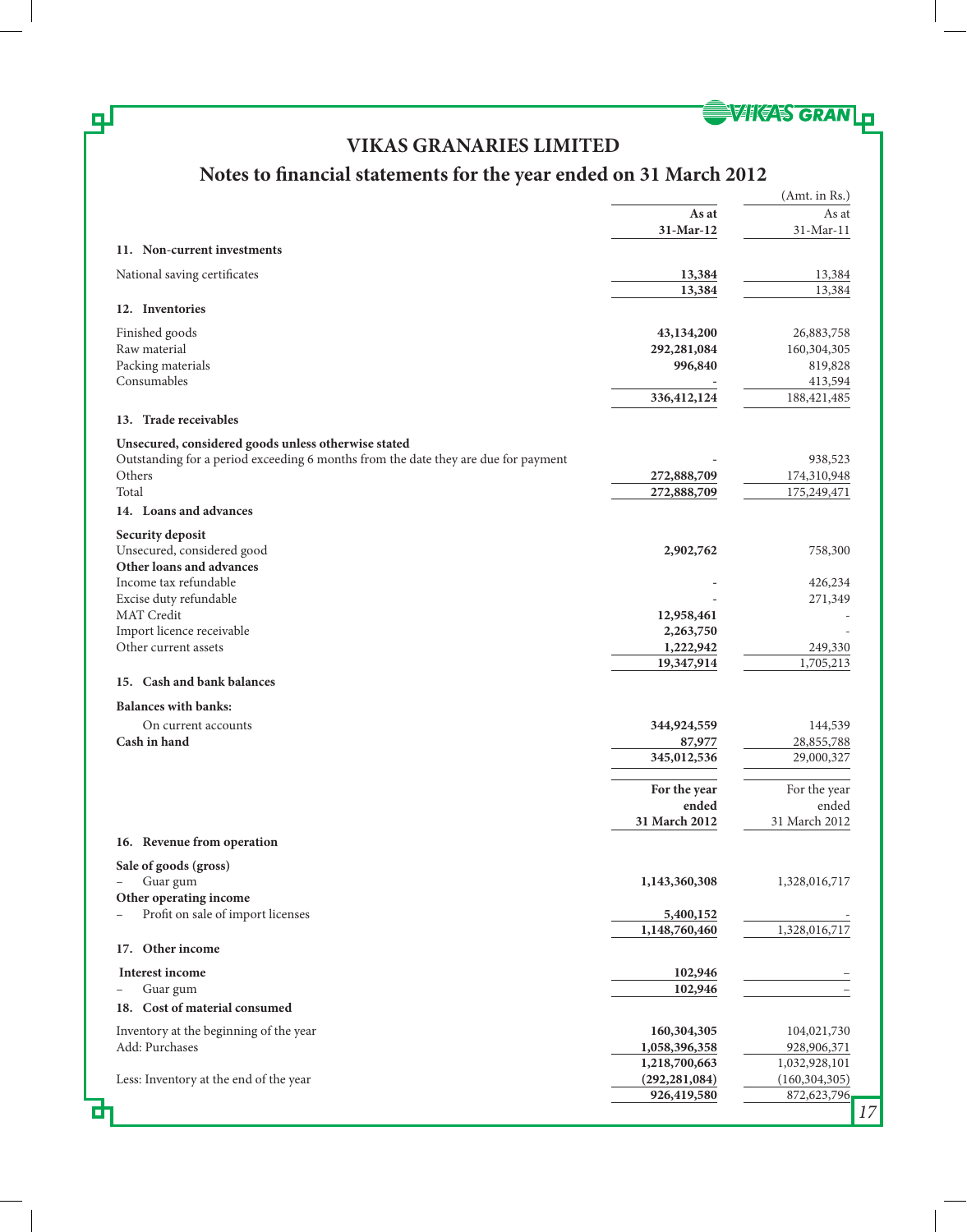

Ļд

## **Notes to financial statements for the year ended on 31 March 2012**

|                                                    |                         | (Amt. in Rs.)           |
|----------------------------------------------------|-------------------------|-------------------------|
|                                                    | For the year            | For the year            |
|                                                    | ended                   | ended                   |
|                                                    | 31 March 2012           | 31 March 2012           |
| 19. Employee benefits expenses                     |                         |                         |
|                                                    |                         |                         |
| Salaries, wages and allowances                     | 4,092,359               | 4,069,390               |
| Contribution to provident and other funds          | 5,585                   | 22,118                  |
|                                                    | 4,097,944               | 4,091,508               |
| 20. (Increase)/decrease in stock of finished goods |                         |                         |
| Inventory at the end of the year                   | 43,134,200              | 26,883,758              |
| Less: Inventory at the beginning of the year       | (26, 883, 758)          | (19,712,745)            |
|                                                    | 16,250,442              | 7,171,013               |
| 21. Finance cost                                   |                         |                         |
| Bank charges                                       | 1,625,415               | 735,858                 |
| Interest expenses                                  | 18,018,654              | 18,991,102              |
|                                                    | 19,644,069              | 19,726,960              |
| Other expenses<br>22.                              |                         |                         |
|                                                    |                         |                         |
| <b>Manufacturing expenses</b><br>Chemicals         | 401,706                 | 516,921                 |
| Freight Inward & Outward                           | 18,398,991              | 17,047,596              |
| Grading & Sorting expenses                         |                         |                         |
| Packing Material                                   | 4,846,871               | 5,853,830               |
| Power, fuel and water                              | 4,349,219<br>26,615,709 | 4,231,604<br>21,913,047 |
|                                                    | 2,140,687               | 474,594                 |
| Repair & Maintenance<br>Stores & Spares Consumed   |                         | 523,506                 |
|                                                    | 892,054                 |                         |
| Administrative expenses<br>Advertisement expenses  | 167,362                 | 173,514                 |
|                                                    |                         |                         |
| Corporate expenses                                 | 992,218                 | 2,372,545               |
| Insurance expenses                                 | 741,968                 | 421,697                 |
| Legal & Professional Charges                       | 135,610                 | 52,520                  |
| Motor Car expenses                                 | 129,660                 | 119,935                 |
| <b>Handling Charges</b>                            | 973,180                 | 433,786                 |
| Laboratory expenses                                | 717,416                 | 88,661                  |
| Office expenses                                    | 335,730                 | 250,119                 |
| Rates & Taxes                                      | 310,100                 | 106,265                 |
| Remuneration to Auditors                           | 50,000                  | 50,000                  |
| Telephone, Postage & Stationary                    | 276,780                 | 238,937                 |
| Travelling expenses                                | 33,656                  | 175,282                 |
| Vehicle running expenses                           | 82,481                  | 74,420                  |
|                                                    | 62,591,397              | 55,118,779              |
| 23. Exceptional items                              |                         |                         |
| Miscellaneous expenses written off*                | 240,000                 | 240,000                 |
|                                                    | 240,000                 | 240,000                 |
|                                                    |                         |                         |

\*This includes fee paid to Registrar of companies for the increase in authorized capital and will be amortized over a period of 5 years.

### **24. Earning per share (EPS)**

| Profit attributable to equity shareholders's (for basic and diluted earning)      | 51,278,899 | 205,085,836 |
|-----------------------------------------------------------------------------------|------------|-------------|
| Weighted average number of equity shares for basic and diluted earnings per share | 18,117,500 | 18,117,500  |
| (face value of Re. 1 each (previous year Re 1))                                   |            |             |
| Basic and diluted (Rs.)                                                           | 2.83       | 11.32       |
|                                                                                   |            |             |
|                                                                                   |            |             |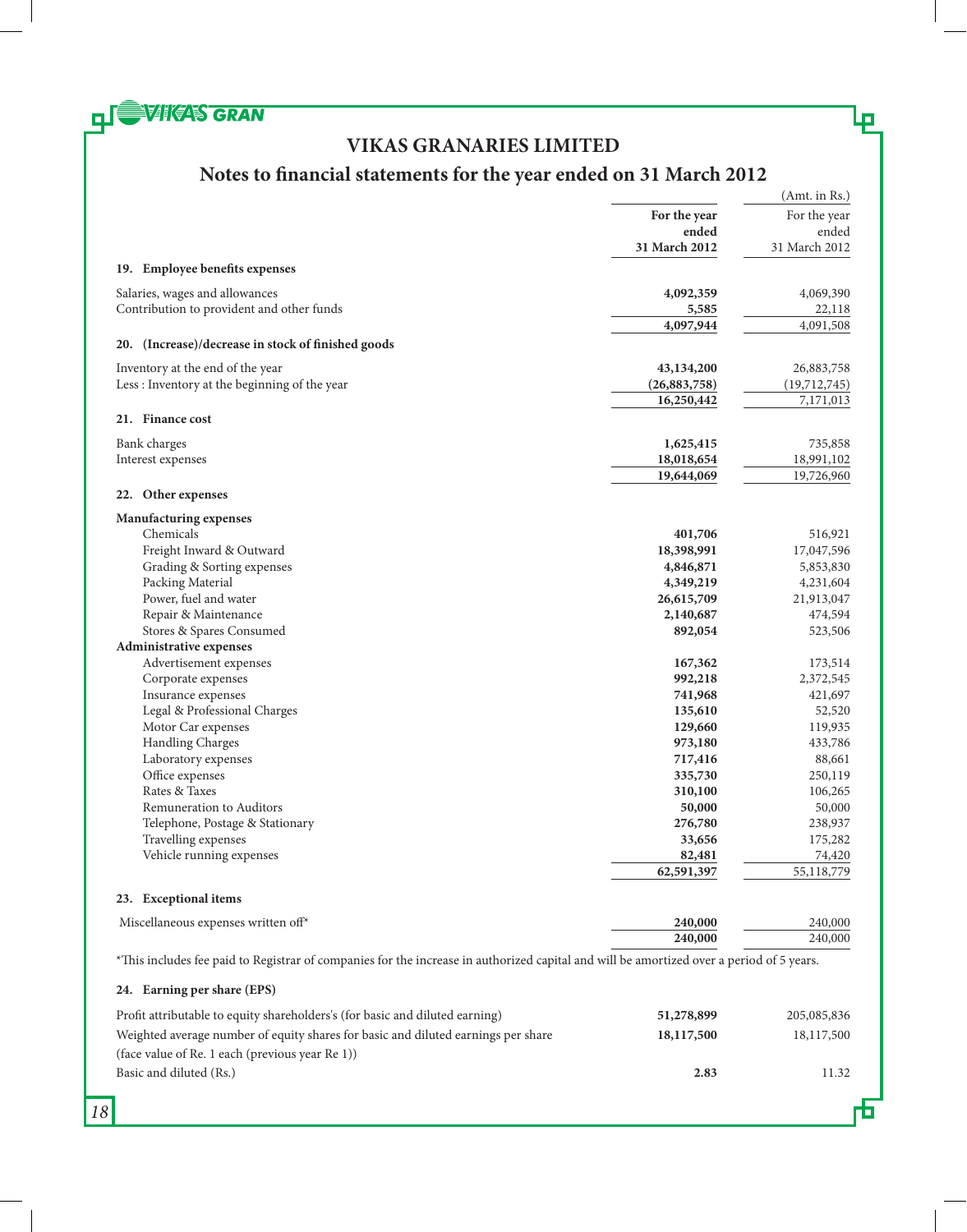### **VIKAS GRANARIES LIMITED**

### **Notes to financial statements for the year ended on 31 March 2012**

#### **25. Segment information**

О

The Company is engaged in the business of manufacturing of guar gum and its derivatives which as per Accounting Standard 17 on Segment Reporting" is considered to be the only reportable business segment.

### **26. Detail of dues to micro and small enterprises defined under the MSMED Act 2006**

The Company has requested its vendors to confirm their status under Micro, Small and Medium Enterprises Development Act, 2006. Based on the confirmations received, there are no amounts due to any micro or small enterprise under the MSMED Act, 2006.

#### **27. Commitments and contingent liabilities**

### a) Firm capital commitments

Estimated amount of contracts remaining to be executed on capital account is Rs.14.26 lacs (previous year Rs. 12.09 lacs)

### **28. Particulars of raw material consumed, sales and stock of finished goods**

| Quantity<br>Amount<br>Quantity<br>in MT<br>(Rs. In lacs)<br>in MT<br>Raw material consumed<br>Guar Split and others<br>6,707<br>9,264<br>15,964<br>Finished Goods (Guar gum powder / refined<br>guar gum)<br>Opening stock<br>468<br>269<br>424<br>Production / Purchase<br>6,995<br>16,129<br><b>Sales</b><br>6,707<br>16,085<br>11,434<br>Closing Stock<br>297<br>431<br>468 | <b>Quantitative Details</b> | March 31, 2012 |  | March 31, 2011 |                         |
|--------------------------------------------------------------------------------------------------------------------------------------------------------------------------------------------------------------------------------------------------------------------------------------------------------------------------------------------------------------------------------|-----------------------------|----------------|--|----------------|-------------------------|
|                                                                                                                                                                                                                                                                                                                                                                                |                             |                |  |                | Amount<br>(Rs. In lacs) |
|                                                                                                                                                                                                                                                                                                                                                                                |                             |                |  |                |                         |
|                                                                                                                                                                                                                                                                                                                                                                                |                             |                |  |                | 8,726                   |
|                                                                                                                                                                                                                                                                                                                                                                                |                             |                |  |                |                         |
|                                                                                                                                                                                                                                                                                                                                                                                |                             |                |  |                | 197                     |
|                                                                                                                                                                                                                                                                                                                                                                                |                             |                |  |                |                         |
|                                                                                                                                                                                                                                                                                                                                                                                |                             |                |  |                | 13,280                  |
|                                                                                                                                                                                                                                                                                                                                                                                |                             |                |  |                | 269                     |

### **29. Imported and indigenous raw materials, components and spare parts consumed**

|               | Particulars            | For the year ended<br>31-Mar-12 |                          | For the year ended<br>31-Mar-11 |        |
|---------------|------------------------|---------------------------------|--------------------------|---------------------------------|--------|
|               |                        | $\%$                            | Amount                   | $\%$                            | Amount |
| 1)            | Raw material           |                                 |                          |                                 |        |
|               | Indigenous             | 100%                            | 9,264                    | 100%                            | 8,726  |
| $\mathbf{ii}$ | Stores and spare parts |                                 |                          |                                 |        |
|               | Indigenous             | 100%                            | 9                        | 100%                            | 5      |
|               | Imported               | $\overline{\phantom{0}}$        | $\overline{\phantom{0}}$ | $\overline{\phantom{0}}$        | ٠      |

30. Previous year figures havve been regrouped or recast wherever necessary to make comparable with those of the current year.

### As per our report of even date **For S. Prakash Aggarwal & Co For and on behalf of the Board of Directors** Chartered Accountants Firm Registration No.06105C **S.P. Aggarwal Bimla Devi Jindal B D Agarwal Ruta Desai** Proprietor **Company Secretary** Managing Director Director Company Secretary M.No. : 74813 Date : 29th May 2012 Place : Sri Ganganagar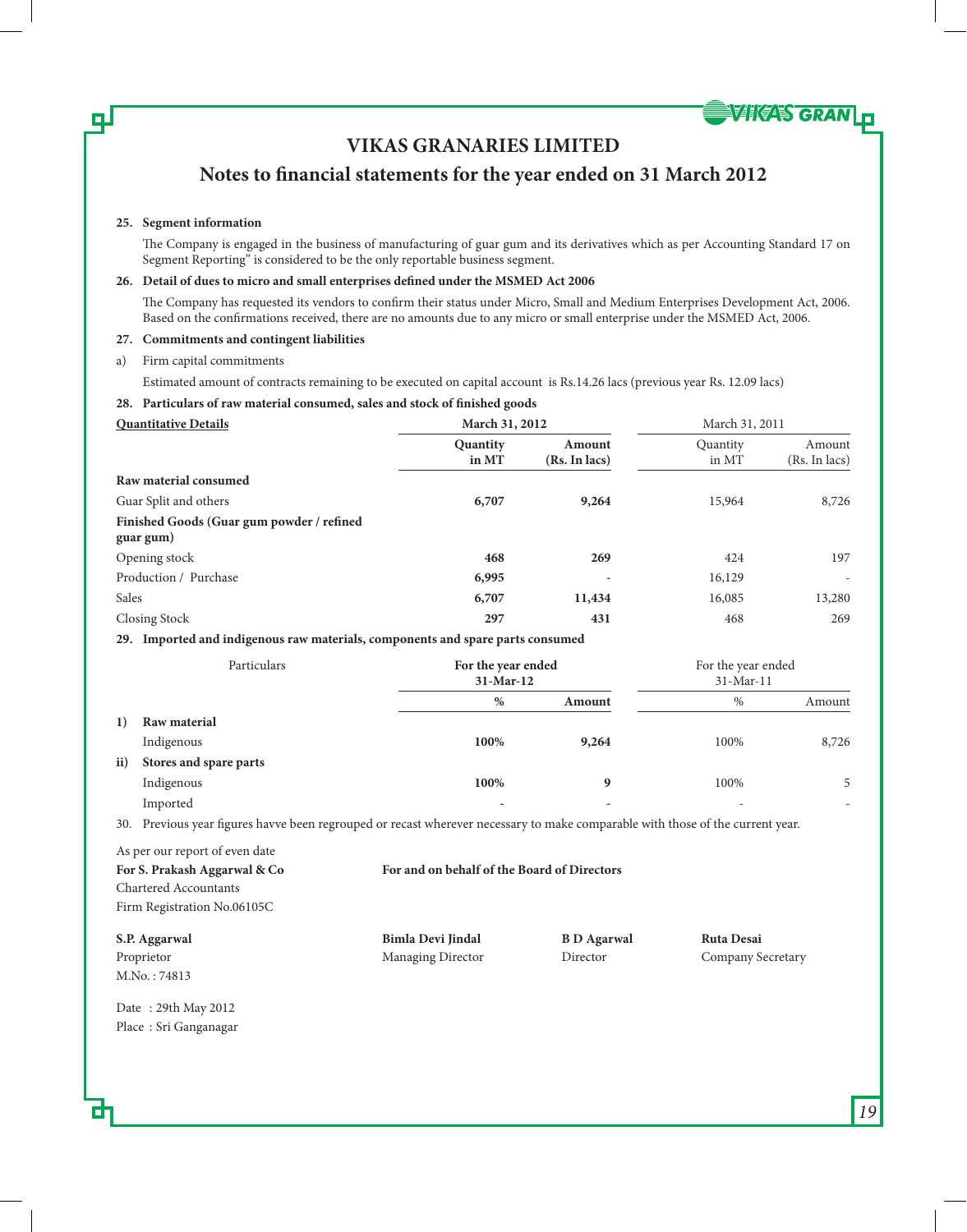#### **VIKAS GRAN** ш

### **PART - IV**

G

### **Balance Sheet Abstract and Company's General Business Profile**

## **Registration Details I**. Registration No. 36433 State Code 05 Balance Sheet 31 - 3 - 2012 Date Month Year **II. Capital Raised during the Year (Amount in Rs. Thousand)** Public Issue -NIL-<br>
Rights Issue - NIL Bonus Issue -NIL- Private Placement - NIL **III. Position of Mobilisation and Development of Funds (Amount in Rs. Thousand)** Total Liabilities Total Assets 2742848 2742848 **Source of Funds** Paid-up Capital Reserves & Surplus 181175 675692 Unsecured Loan Deferred Tax Liability 1105000 51544 **Application of Funds** Net Fixed Assets Investment 1614855 13 Net Current Assets Misc. Expenditure 244226 0 IV. **Performance of Company (Amount in Rs. Thousands)** Turnover [Including Other Income] Total Expenditure 1143360 1084336 Profit/Loss Before Tax Profit/Loss After Tax 64527 51278 Earning Per Share in Rs. Dividend rate % 2.83 NIL **V. Generic Names of Principal Product of the Company** Product Item Code No.(ITC Code) GUAR GUM TREATED & PULVERISED 13023203 GUAR GUM REFIND SPLIT 13023202 CATTLEFEED 23099009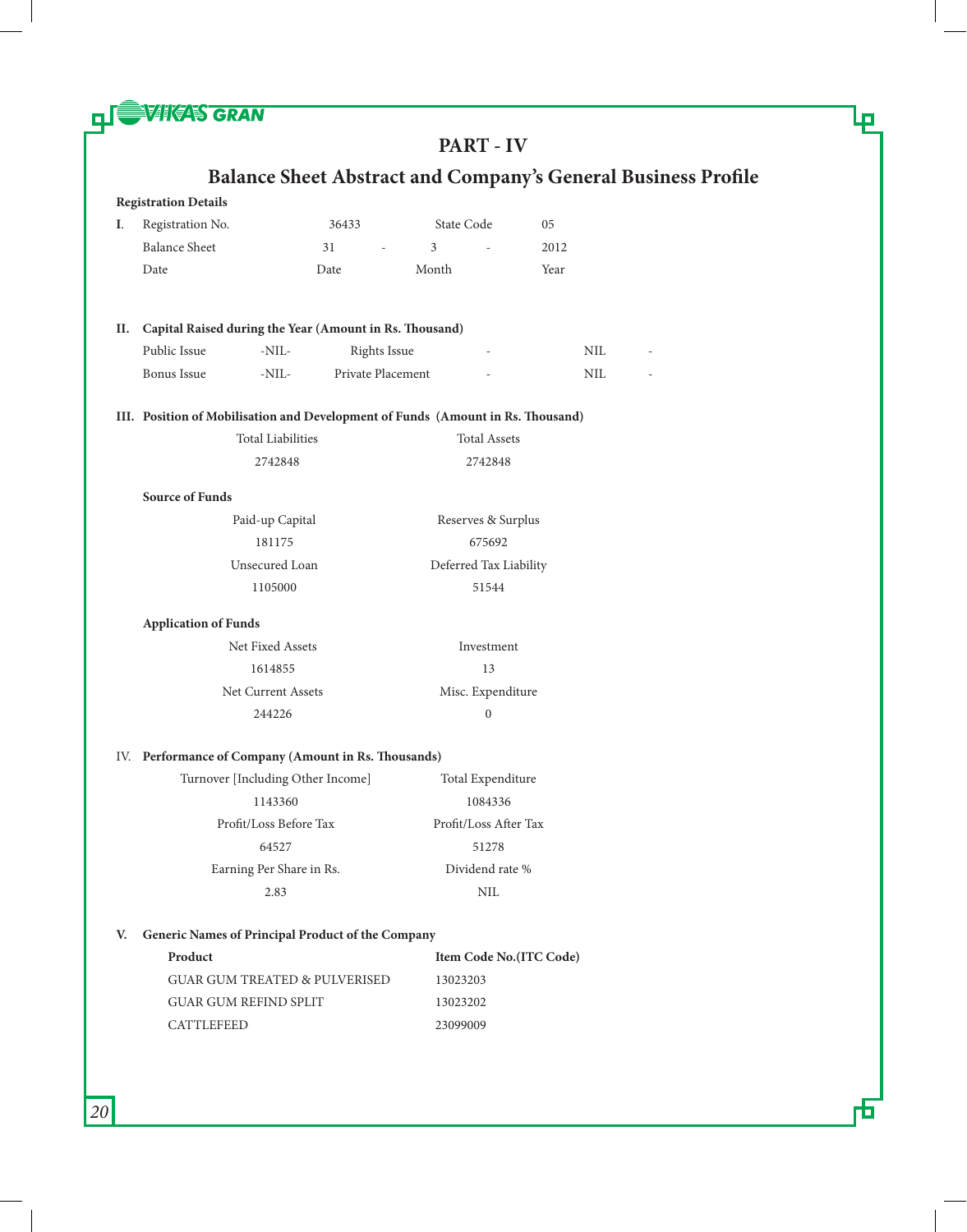Registered Office : HISAR ROAD, SIWANI-127046, (HARYANA)

### **PROXY FORM**

I/We, the undersigned as Equity Shareholders (s) of the company Vikas Granaries Limited hereby appoint Mr./Mrs. ........................................................................ of …................................................... . and failing him/her, Mr./Mrs. ........................................................................ of ................................... .................................... as my/our proxy to vote for me/us at the Annual General Meeting of the Equity Shareholders to be held on Saturday the 29th day of September, 2012 at 11.30 A.M. at the Registered Office of the Company at Hisar Road, Siwani-127046, Distt. Bhiwani, Haryana and any adjournment thereof.

Signature...............................

Affix Re. 1/- Revenue **Stamp** 

**VIIGAS GRAN n** 

Note :

1. Please affix revenue stamp for appropriate value and sign across the stamp.

2. The Proxy must be deposited at the registered office of the Company not later than 48 hours before the time fixed for convening the meeting.

3. All alterations made in the Proxy Form should be initialed.

## **VIKAS GRANARIES LIMITED**

##

**Registered Office : HISAR ROAD, SIWANI-127046, (HARYANA)**

### **ATTENDANCE SLIP**

PLEASE COMPLETE THIS ATTENDANCE SLIP AND HAND IT OVER AT THE ENTRANCE OF THE MEETING HALL.

1. Full Name of Shareholder/Proxy .................................................................................................

2. Registered Folio/Client ID & DP ID No. .......................................................................................

3. If Proxy, Full Name of Shareholder ..............................................................................................

I hereby record my presence at the Annual General Meeting of the Equity Shareholders to be held on Saturday the 29th day of September, 2012 at 11.30 A.M. at the Registered Office of the Company at Hisar Road, Siwani-127046, Distt. Bhiwani, Haryana and any adjournment thereof.

> ................................................... Signature of Shareholder/Proxy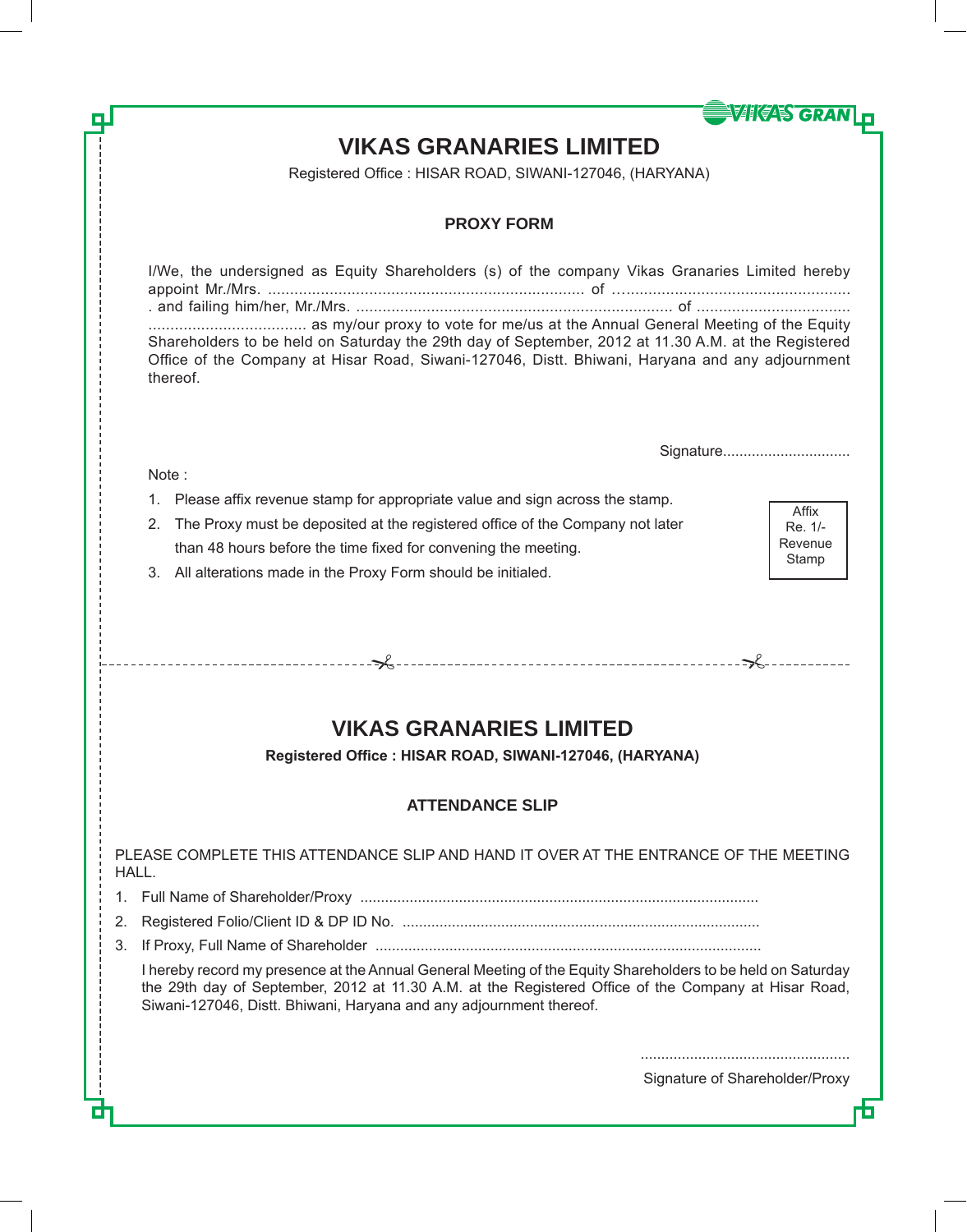